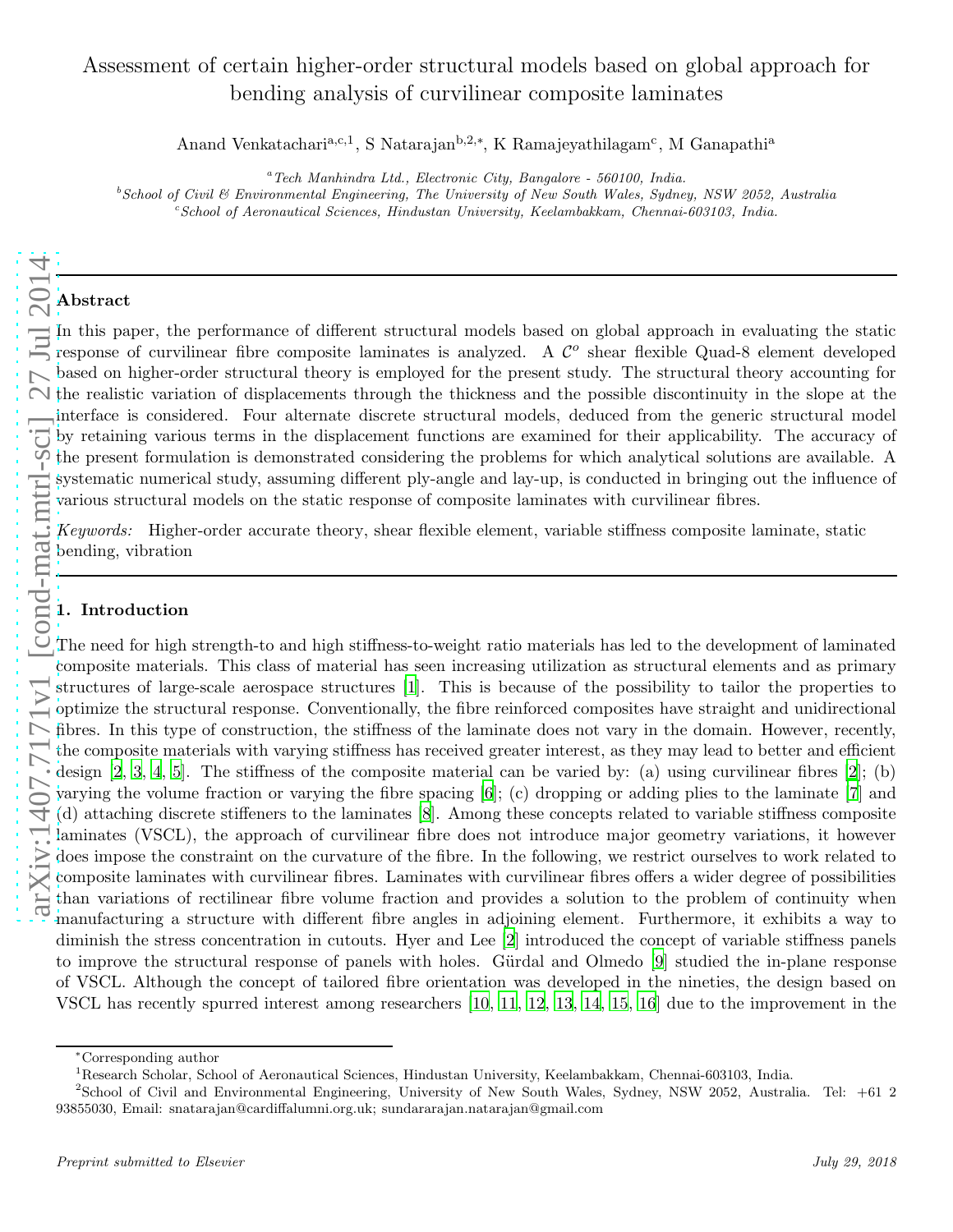manufacturing capability [\[17,](#page-18-11) [18](#page-18-12)]. Kim *et al.,* [\[17](#page-18-11), [18](#page-18-12)] have demonstrated a process to manufacture variable angle composites. When composite laminates are modelled as plate structures, with VSCL, the plate stiffness coefficients vary with spatial coordinates. Such laminates not only have variable in-plane stiffness, in general may possess variable bending and coupling stiffness.

Abdallla *et al.*, [\[10](#page-18-4)] by employing the classical lamination theory and the generalised reciprocal approximation, maximized the fundamental frequency of composite laminates. Their study showed that by employing VSCL significant increase in the fundamental frequency is achieved when compared to constant stiffness panels. This was later extended to study nonlinear dynamic response of VSCL. By using the p−version finite element, Akhavan and Ribeiro [\[11](#page-18-5)] studied the fundamental frequencies and mode shapes of laminated composites with curvilinear fibres. It was inferred that VSCL introduces greater degree of flexibility in adjusting the frequencies and mode shapes. Honda and Narita [\[12](#page-18-6), [20](#page-18-13)], studied the fundamental frequency of VSCL by employing classical plate theory. It was shown that the mode shapes of VSCL are significantly different from the constant stiffness laminated composites. Houmat [\[13](#page-18-7)] investigated the nonlinear free vibration of laminated rectangular plates with curvilinear fibres. Groh and Weaver [\[14](#page-18-8)] and Raju *et al.,* [\[15](#page-18-9), [21](#page-18-14)] studied buckling of variable thickness curvilinear fibre panel using differential quadrature method. It was inferred that for VSCL shell-like description more accurately characterizes the buckling phenomenon than a plate-like description. A 2D analytical model based on equivalent single-layer formulation introduced recently in [\[22](#page-18-15)] in predicting the static response of curvilinear fibre laminates and the governing equations were solved by employing the differential quadrature method. Akhavan *et al.,* [\[16,](#page-18-10) [23](#page-18-16)] employed the p−version finite element and studied the response of laminated composites with curvilinear fibres under static and dynamic loads. The plate kinematics was represented by third-order shear deformation theory. It is evident from the literature that the dynamic response of VCSL has received greater attention, whilst, the studies on the static characteristics of VSCL structural elements are limited. The existing studies employed either classical lamination theory, first order or the third order shear deformation theory. However, these theories have limitation when employed to study the response of curvilinear fibre laminated composites. More accurate analytical/numerical models based on the three-dimensional models can be computationally involved and expensive. A layer wise theory is a possible candidature for this purpose, but it may be computationally expensive as the number of unknowns to be solved increases with increasing number of mathematical or physical layers. Hence, among the researchers, there is a growing appreciation of the importance of applying two-dimensional theories with new kinematics for accurate analysis. It is observed from the literature [\[24,](#page-18-17) [25,](#page-19-0) [26](#page-19-1)] that, for realistic structural analysis of laminated composites, higher-order theory with the inclusion of zig-zag function is necessary. The zig-zag function incorporated in the in-plane kinematics has been employed in [\[24](#page-18-17), [25,](#page-19-0) [26](#page-19-1), [27\]](#page-19-2) to study laminated composites. Makhecha *et al.,* [\[26](#page-19-1)] used higher-order accurate theory based on global approach for multilayered laminated composites by incorporating the realistic through the thickness approximations of the in-plane and transverse displacements by adding a zig-zag function and higher-order terms, respectively. A 8-noded quadrilateral element with 13 degrees of freedom per node was employed for the study. Recently, some researchers have attempted to combine the single layer and discrete layer theories to overcome the limitations of each one. Carrera [\[28](#page-19-3)] derived a series of axiomatic approaches for the general description of two-dimensional formulations for multilayered plates and shells. The formulation is a valuable tool for gaining a deep insight into the complex mechanics of laminated structures. In the same spirit, the main objective of this paper is to study the static response of laminated composites with curvilinear fibres. From the higher-order accurate theory, four alternate structural models are deduced by deleting the appropriate degree of freedom. A  $\mathcal{C}^o$  shear flexbile quadrilateral 8-noded element is used for the present study.

The paper commences with a discussion on the variable stiffness composite laminates. Section [3](#page-3-0) presents an overview of the higher-order accurate theory to describe the plate kinematics. The various structural models deduced from the higher-order accurate theory and the element employed to discretize the plate is discussed in Section [4.](#page-5-0) The influence of various structural models on the deflection and through thickness stress distribution is numerically studied for three layered symmetric and four layer anti-symmetric composite laminate with curvilinear fibers in Section [5,](#page-6-0) followed by concluding remarks in the last section.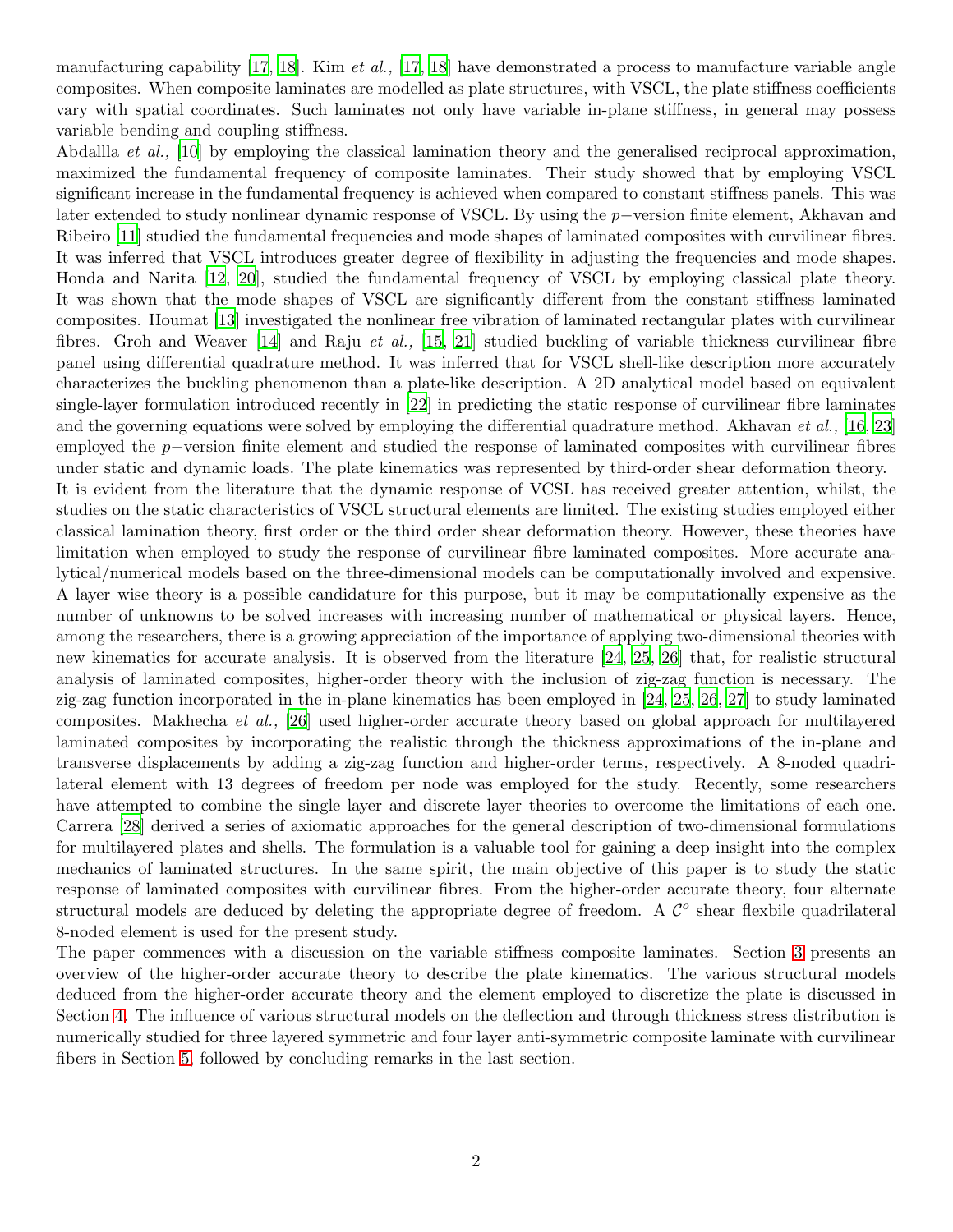#### 2. Curvilinear fibre composite laminate

In the conventional laminated composites, the fibres are straight and the stiffness of the laminate is constant in the in-plane direction. However in the current study we employ curvilinear fibres. In this type of construction, the fibre path is not straight, instead it is a function of the spatial coordinates, i.e., the fibre path cannot be described by a single orientation. The main advantage is that the resulting stiffness is a function of the spatial coordinate as well. It is assumed that the fibre path varies linearly with x from a orientation  $T_0$  at the center to  $T_1$  at a distance  $a/2$  from the center, where a is the total length of the laminate. The orientation of a single fibre is denoted by  $\phi \pm \langle T_o/T_1 \rangle$ , where  $\phi$  denotes the rotation of the fibre path with respect to the x– axis. The reference fibre path is given by [\[13](#page-18-7)]:

$$
y = \begin{cases} \frac{a}{2(T_1 - T_o)} \left\{ -\ln[\cos T_o] + \ln\left[\cos\left(T_o - \frac{2(T_1 - T_o)x}{a}\right)\right] \right\} & \text{for } -a/2 \le x \le 0\\ \frac{a}{2(T_1 - T_o)} \left\{ \ln[\cos T_o] - \ln\left[\cos\left(T_o + \frac{2(T_1 - T_o)x}{a}\right)\right] \right\} & \text{for } 0 \le x \le a/2 \end{cases}
$$
(1)

Figure [\(1\)](#page-2-0) shows a reference fibre path based on the above equation and the shifted fibres. In this study, the fibre orientation is assumed to be just a function of  $x$  and is given by [\[13\]](#page-18-7):

$$
\theta(x) = \begin{cases}\n\frac{-2}{a}(T_1 - T_o)x + T_o & \text{for } -a/2 \le x \le 0 \\
\frac{2}{a}(T_1 - T_o)x + T_o & \text{for } 0 \le x \le a/2\n\end{cases}
$$
\n(2)

where  $T_0$  and  $T_1$  are the fibre angles at the ply centre,  $x = 0$  and at the ends  $x = \pm a/2$ , respectively and is denoted by  $T_0, T_1 >$ .



<span id="page-2-0"></span>Figure 1: Reference fibre path ('dashed line') and the shifted fibres ('solid line') for a laminae.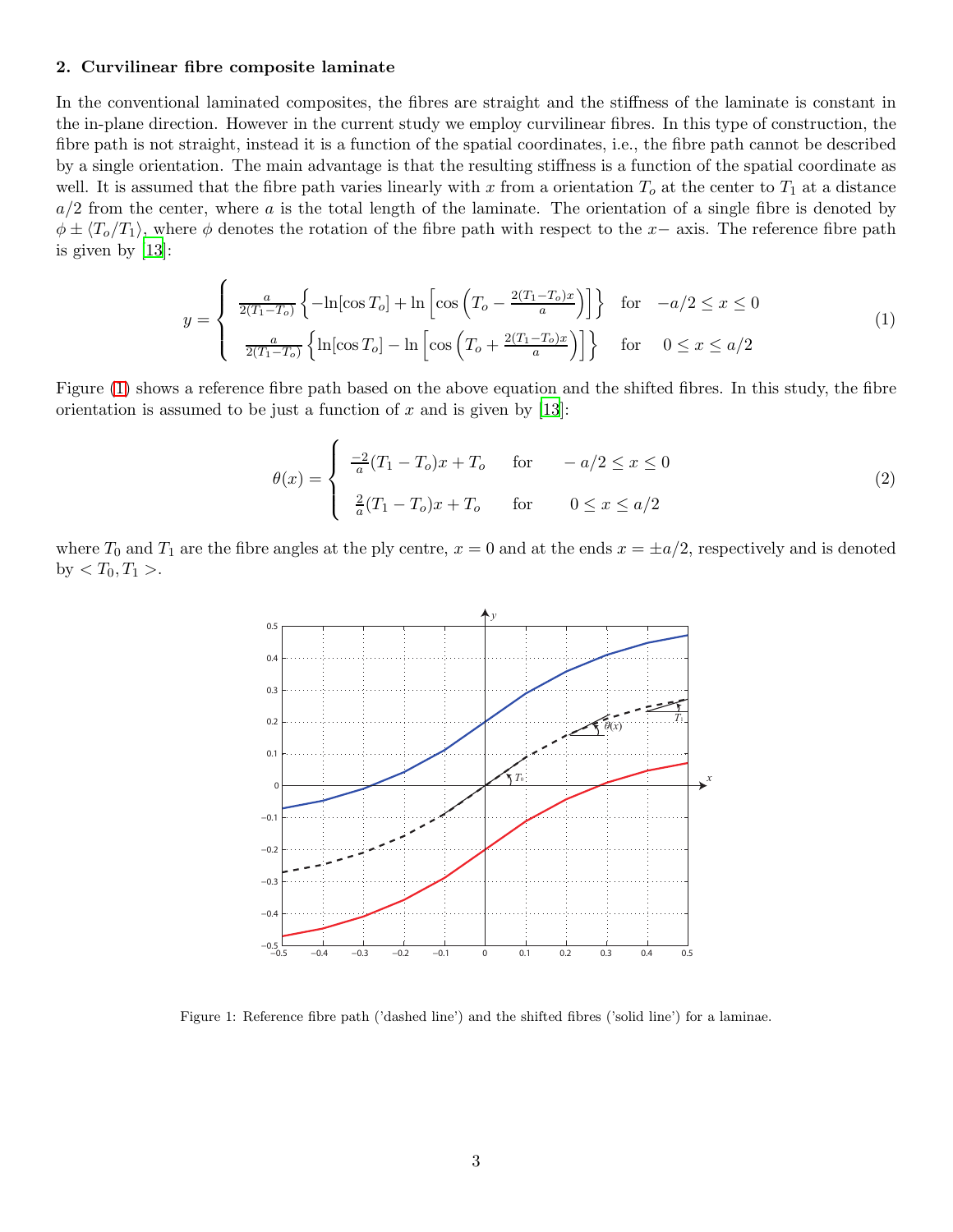The curvature  $\kappa$  is given by:

<span id="page-3-1"></span>
$$
\kappa = \frac{\frac{d^2y}{dx^2}}{\left[1 + \left(\frac{dy}{dx}\right)^2\right]^{3/2}}
$$
\n(3)

The curvature of the fibre path in the positive x axis is found by substituting the first and the second derivatives of the fibre path in Equation [\(3\)](#page-3-1). At each point along the fibre path, the curvature must be less than the maximum prescribed value of 3.28 m<sup>-1</sup> [\[29](#page-19-4), [13\]](#page-18-7). Figure [\(2\)](#page-3-2) shows the design space for curvilinear fibre composite laminates. If at any spatial coordinate, the fibre curvature constraint is not satisfied, the corresponding fiber orientation is discarded.



<span id="page-3-2"></span>Figure 2: Curvilinear fibre composite laminate: design space. The 'dark' shaded region depicts the fibre path that satisfies the curvature constraint. The values of fibre orientation,  $T<sub>o</sub>$  and  $T<sub>1</sub>$  are in degrees.

#### <span id="page-3-0"></span>3. Higher order accurate theory

A curvilinear fibre composite plate is considered with the coordinates  $x, y$  along the in-plane directions and  $z$  along the thickness direction. The in-plane displacements  $u^s k$  and  $v^k$ , and the transverse displacement  $w^k$  for the  $k^{th}$ layer, are assumed as [\[25,](#page-19-0) [26](#page-19-1)]:

<span id="page-3-3"></span>
$$
u^{k}(x, y, z, t) = u_{o}(x, y, t) + z\theta_{x}(x, y, t) + z^{2}\beta_{x}(x, y, t) + z^{3}\phi_{x}(x, y, t) + S^{k}\psi_{x}(x, y, t)
$$
  
\n
$$
v^{k}(x, y, z, t) = v_{o}(x, y, t) + z\theta_{y}(x, y, t) + z^{2}\beta_{y}(x, y, t) + z^{3}\phi_{y}(x, y, t) + S^{k}\psi_{y}(x, y, t)
$$
  
\n
$$
w^{k}(x, y, z, t) = w_{o}(x, y, t) + zw_{1}(x, y, t) + z^{2}\Gamma(x, y, t)
$$
\n(4)

The terms with even powers of z in the in-plane displacements and odd powers of z occurring in the expansion for  $w<sup>k</sup>$  correspond to the stretching problem. However, the terms with odd powers of z in the in-plane displacements and the even ones in the expression for  $w^k$  represent the flexure problem.  $u_o, v_o$  and  $w_o$  are the displacements of a generic point on the reference surface;  $\theta_x$  and  $\theta_y$  are the rotations of the normal to the reference surface about the y and x axes, respectively;  $w_1, \beta_x, \beta_y, \Gamma, \phi_x$  and  $\phi_y$  are the higher-order terms in the Taylor's series expansions, defined at the reference surface.  $\psi_x$  and  $\psi_y$  are generalized variables associated with the zigzag function,  $S^k$ . The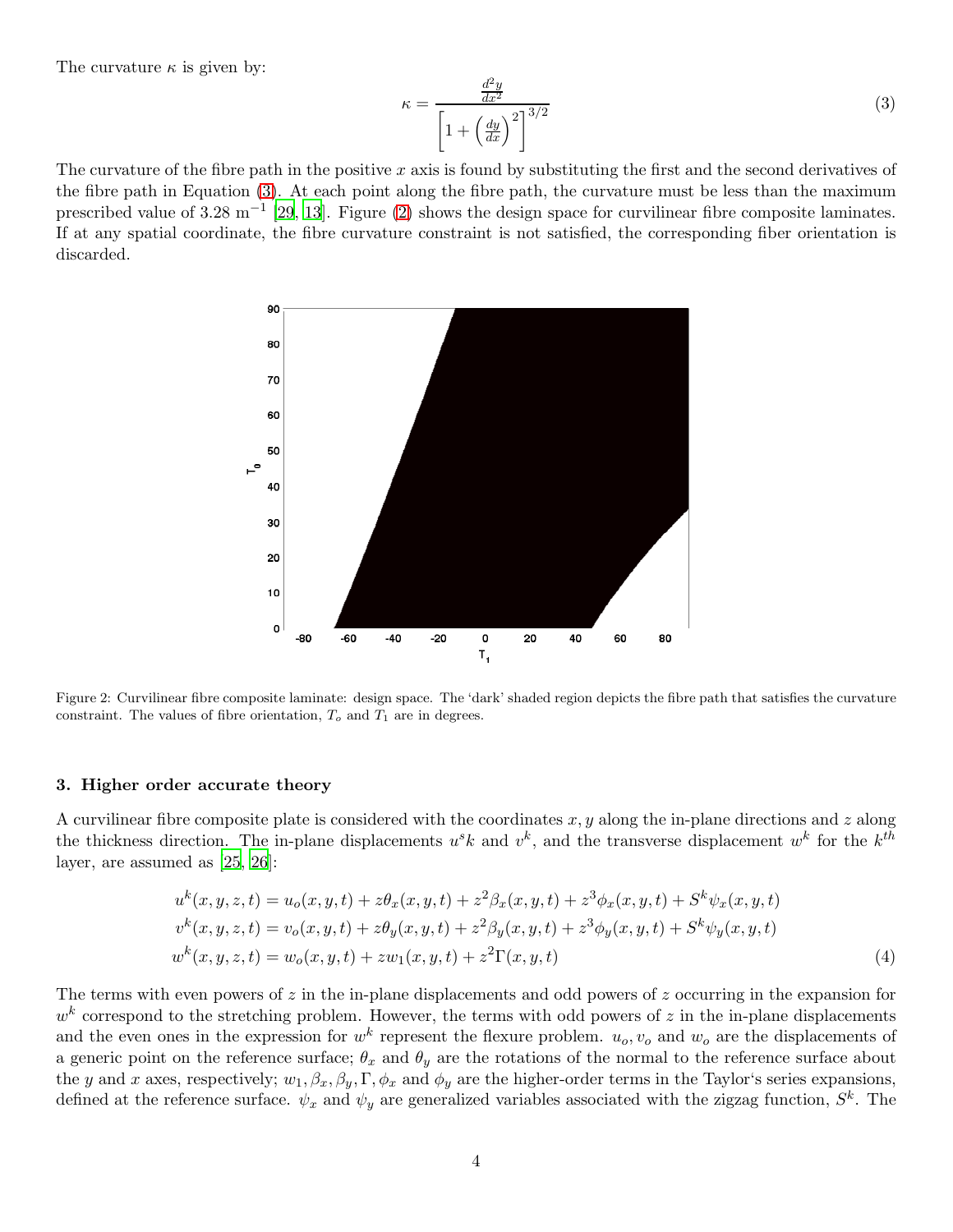zigzag function,  $S^k$ , as given in [\[24](#page-18-17), [26,](#page-19-1) [30](#page-19-5)], is defined by

$$
S^k = 2(-1)^k \frac{z_k}{h_k} \tag{5}
$$

where  $z_k$  is the local transverse coordinate with the origin at the center of the  $k^{th}$  layer and  $h_k$  is the corresponding layer thickness. Thus, the zigzag function is piecewise linear with values of -1 and 1 alternatively at different interfaces. The 'zig-zag' function, as defined above, takes care of the inclusion of the slope discontinuities of  $u$ and v at the interfaces of the laminated plate as observed in the exact three-dimensional elasticity solutions of thick laminated composite plates. The main advantage of using such formulation is that such a function is more economical than a discrete layer approach [\[31](#page-19-6), [32](#page-19-7)]. The strains in terms of mid-plane deformation, rotations of normal and higher-order terms associated with displacements are:

$$
\varepsilon = \left\{ \begin{array}{c} \varepsilon_{\rm bm} \\ \varepsilon_s \end{array} \right\} - \left\{ \begin{array}{c} \overline{\varepsilon}_t \\ 0 \end{array} \right\} \tag{6}
$$

The vector  $\varepsilon_{\text{bm}}$  includes the bending and membrane terms of the strain components, vector  $\varepsilon_s$  contains the transverse shear strain terms and  $\bar{\epsilon}_t$  contains the vector of thermal strains. These strain vectors are defined as:

$$
\varepsilon_{\text{bm}} = \begin{Bmatrix} \varepsilon_{xx} \\ \varepsilon_{yy} \\ \varepsilon_{zz} \\ \gamma_{xy} \end{Bmatrix} + \begin{Bmatrix} u_{,x} \\ v_{,y} \\ w_{,z} \\ u_{,y} + v_{,x} \end{Bmatrix}
$$

$$
= \varepsilon_0 + z\varepsilon_1 + z^2 \varepsilon_2 + z^3 \varepsilon_3 + S^k \varepsilon_4 \tag{7}
$$

$$
\varepsilon_s = \begin{cases} \gamma_{xz} \\ \gamma_{yz} \end{cases} = \begin{cases} u_{,z} + w_{,x} \\ v_{,z} + w_{,y} \end{cases}
$$
  
=  $\gamma_o + z\gamma_1 + z^2\gamma_2 + S^k_{,z}\gamma_3$  (8)

where

$$
\varepsilon_{o} = \begin{Bmatrix} u_{o,x} \\ v_{o,y} \\ w_1 \\ u_{o,y} + v_{o,x} \end{Bmatrix}, \qquad \varepsilon_{1} = \begin{Bmatrix} \theta_{x,x} \\ \theta_{y,y} \\ 2\Gamma \\ \theta_{x,y} + \theta_{y,x} \end{Bmatrix},
$$
\n
$$
\varepsilon_{2} = \begin{Bmatrix} \beta_{x,x} \\ \beta_{y,y} \\ 0 \\ \beta_{x,y} + \beta_{y,x} \end{Bmatrix}, \qquad \varepsilon_{3} = \begin{Bmatrix} \phi_{x,x} \\ \phi_{y,y} \\ 0 \\ \phi_{x,y} + \phi_{y,x} \end{Bmatrix},
$$
\n
$$
\varepsilon_{4} = \begin{Bmatrix} \psi_{x,x} \\ \psi_{y,y} \\ 0 \\ \psi_{x,y} + \psi_{y,x} \end{Bmatrix}.
$$
\n(9)

and,

$$
\gamma_o = \begin{cases} \theta_x + w_{o,x} \\ \theta_y + w_{o,y} \end{cases}, \qquad \gamma_1 = \begin{cases} 2\beta_x + w_{1,x} \\ 2\beta_y + w_{1,y} \end{cases},
$$
  

$$
\gamma_2 = \begin{cases} 3\phi_x + \Gamma_{,x} \\ 3\phi_y + \Gamma_{,y} \end{cases}, \qquad \gamma_3 = \begin{cases} \psi_x S_x^k \\ \psi_y S_z^k \end{cases}.
$$
 (10)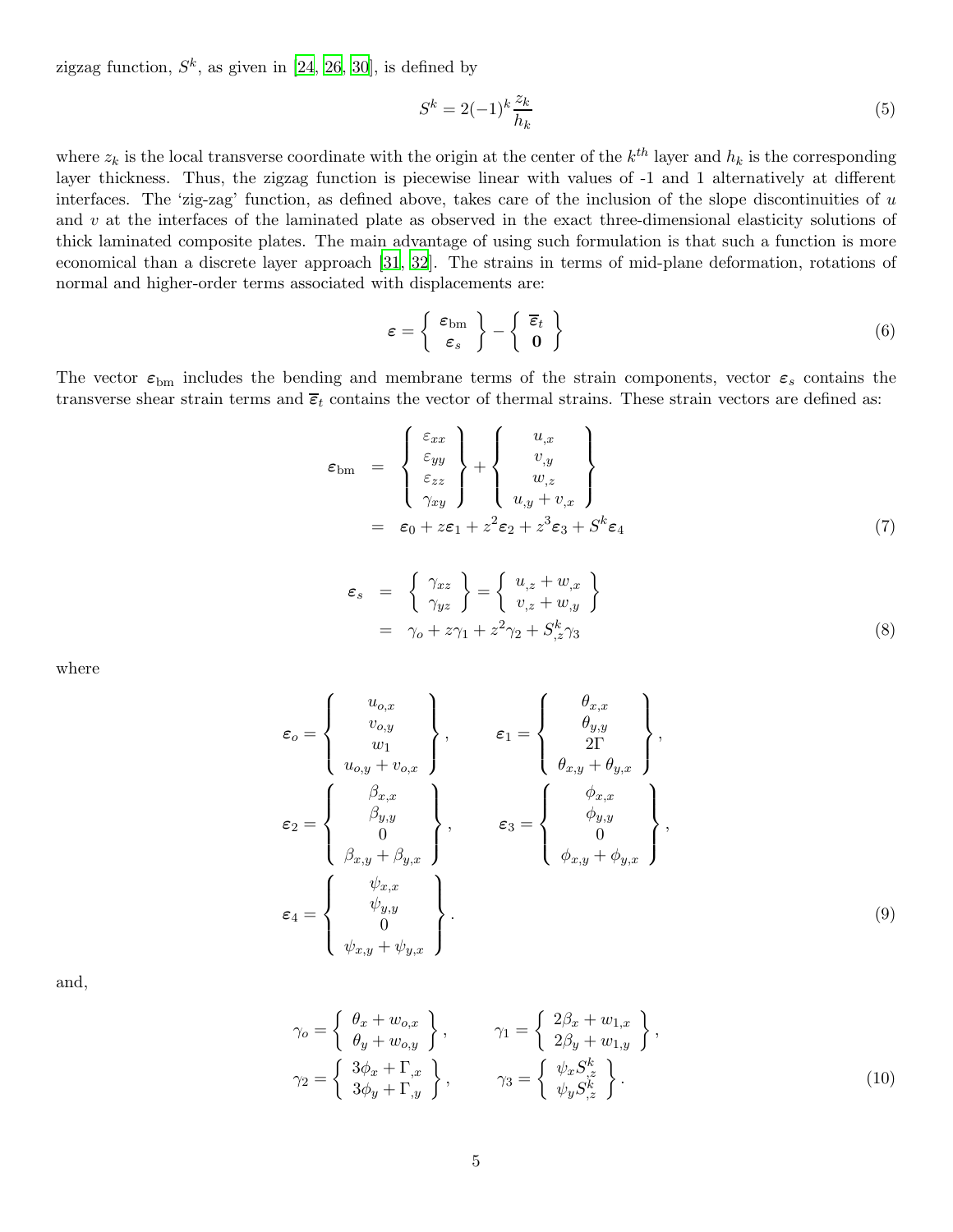The subscript comma denotes partial derivatives with respect to the spatial coordinate succeeding it. The thermal strain vector,  $\overline{\epsilon}_t$  is given by:

$$
\overline{\epsilon}_{t} = \left\{ \begin{array}{ll} \varepsilon_{xx} & \varepsilon_{yy} & \varepsilon_{zz} & \varepsilon_{xy} & \varepsilon_{xz} \end{array} \right\}^{\mathrm{T}} \\
= \Delta T \left\{ \begin{array}{ll} \alpha_{xx} & \alpha_{yy} & \alpha_{zz} & \alpha_{xy} & 0 & 0 \end{array} \right\}^{\mathrm{T}} \tag{11}
$$

where  $\Delta T$  is the rise in the temperature and is generally represented as a function of the spatial coordinates,  $\alpha_{xx}, \alpha_{yy}, \alpha_{zz}$  and  $\alpha_{xy}$  are thermal expansion coefficients in the plate coordinates and can be related to the thermal expansion coefficients in the material principal directions. The constitutive relations for an arbitrary layer  $k$  can be expressed as:

$$
\boldsymbol{\sigma} = \left\{ \begin{array}{ll} \sigma_{xx} & \sigma_{yy} & \sigma_{zz} & \tau_{xz} & \tau_{yz} & \tau_{xy} \end{array} \right\}^{\mathrm{T}}
$$
\n
$$
= \overline{\mathbf{Q}}^{\mathbf{k}} \left\{ \varepsilon_{\mathrm{bm}} \varepsilon_{s} \right\}^{\mathrm{T}} - \overline{\mathbf{Q}}^{\mathbf{k}} \overline{\varepsilon}_{\mathbf{t}} \tag{12}
$$

where the terms of  $\overline{Q}^k$  of  $k^{th}$  ply are referred to the laminate axes and can be obtained from the  $Q^k$  matrix corresponding to the fibre directions with the appropriate transformations. The transformed stiffnesses are constant in a straight fibre laminate whilst for a curvilinear fibre laminate, it is a function of spatial coordinates  $(x, y)$ . The strain energy function  $U$  is given by

$$
U(\boldsymbol{\delta}) = \frac{1}{2} \iint \left[ \sum_{k=1}^{n} \int_{h_k}^{h_{k+1}} \sigma^{\mathrm{T}} \boldsymbol{\varepsilon} \, dz \right] dx dy - \iint \mathbf{q}w \, dx dy \tag{13}
$$

where  $\delta$  is the vector of degrees of freedom and q is the distributed force acting on the top surface of the plate. By following the Galerkin procedure outlined in [\[33](#page-19-8)], one obtains the following governing equations for static deflection

$$
\mathbf{K}\boldsymbol{\delta} = \mathbf{f}_m + \mathbf{f}_t \tag{14}
$$

where **K** is the global stiffness matrix and  $f_m$  and  $f_t$  are the global mechanical and thermal load vectors, respectively.

#### <span id="page-5-0"></span>4. Element description

In this paper,  $\mathcal{C}^o$  continuous, eight-noded serendipity quadrilateral shear flexible plate element is used. The finite element represented as per the kinematics based on Equation [\(4\)](#page-3-3) is referred to as HSDT13 with cubic variation. The 13 dofs are:  $(u_o, v_o, w_o, \theta_x, \theta_y, w_1, \beta_x, \beta_y, \Gamma, \phi_x, \phi_y, \psi_x, \psi_y)$ . Four more alternate discrete models are proposed to study the influence of higher-order terms in the displacement functions, whose displacement fields are deduced from the original element by deleting the appropriate degrees of freedom. These structural models, and the corresponding degrees of freedom are listed in Table [1](#page-5-1)

Table 1: Structural models employed in this study for describing the plate kinematics.

<span id="page-5-1"></span>

|         | Finite element model Degrees of freedom per node                                                   |
|---------|----------------------------------------------------------------------------------------------------|
| HSDT13  | $u_0, v_0, w_0, \theta_x, \theta_y, w_1, \beta_x, \beta_y, \Gamma, \phi_x, \phi_y, \psi_x, \psi_y$ |
| HSDT11A | $u_o, v_o, w_o, \theta_x, \theta_y, \beta_x, \beta_y, \phi_x, \phi_y, \psi_x, \psi_y$              |
| HSDT11B | $u_0, v_0, w_0, \theta_x, \theta_y, w_1, \beta_x, \beta_y, \Gamma, \phi_x, \phi_y$                 |
| TSDT7   | $u_o, v_o, w_o, \theta_x, \theta_y, \beta_x, \beta_y$                                              |
| FSDT5   | $u_o, v_o, w_o, \theta_x, \theta_y$                                                                |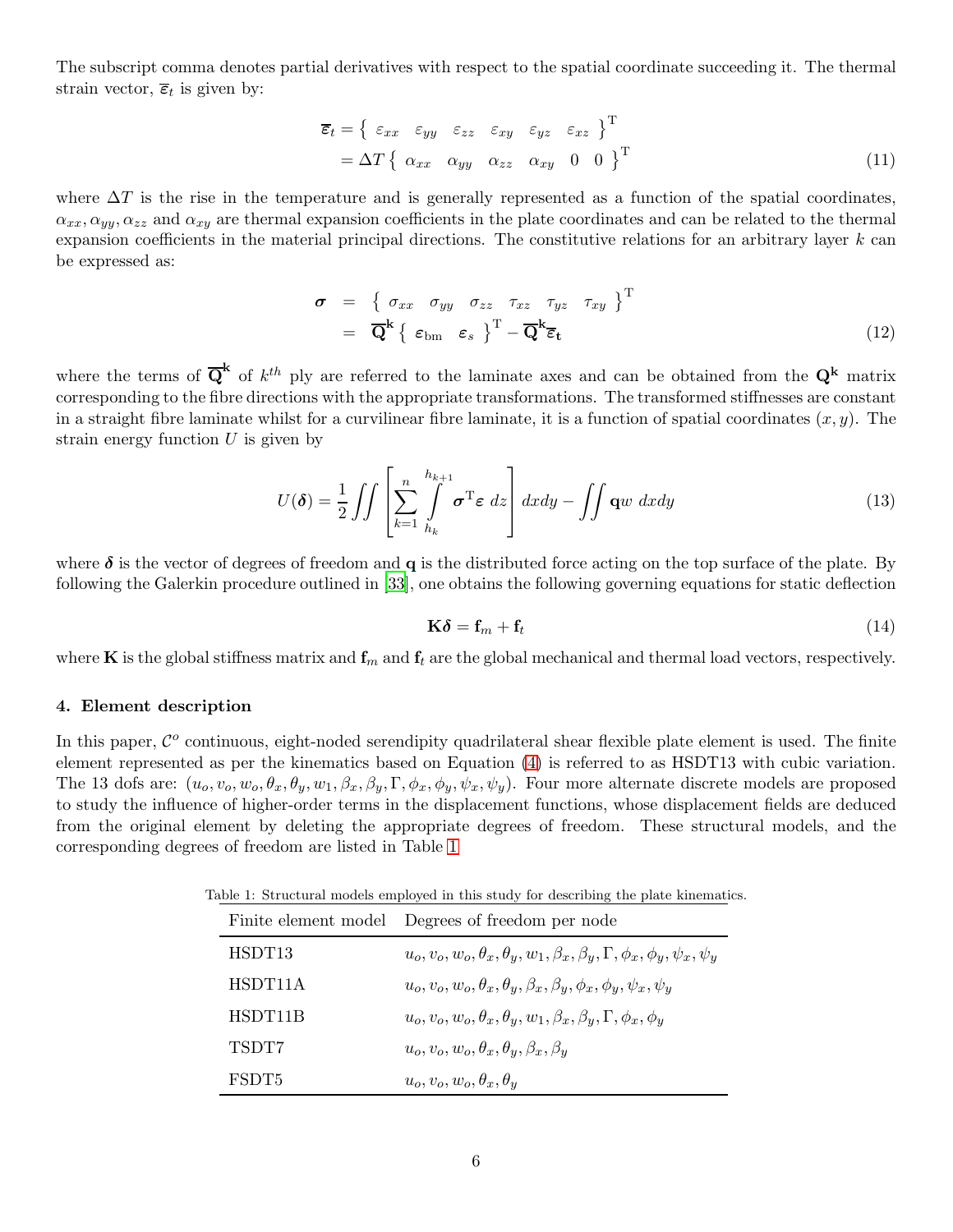## <span id="page-6-0"></span>5. Numerical results and discussion

In this section, the static bending response of curvilinear fibre composite laminated plates using the eight-noded shear flexible quadrilateral element is presented. The effect of various parameters, such as the plate thickness, the ply-angle and the lay-up sequence on the global response is numerically studied considering mechanical and thermal loads. Here, the laminate is assumed to be simply supported with movable boundary conditions. For the higher-order structural theory (HSDT13), the boundary conditions are given by:

$$
u_o = w_o = \theta_x = w_1 = \Gamma = \beta_x = \phi_x = \psi_x = 0, \text{ on } y = 0, b
$$
  

$$
v_o = w_o = \theta_y = w_1 = \Gamma = \beta_y = \phi_y = \psi_y = 0, \text{ on } x = 0, a
$$
 (15)

where  $a$  and  $b$  refer to the length and width of the plate, respectively. The transverse shear stresses are evaluated by integrating the three-dimensional equilibrium equations for all types of elements. The material properties, unless otherwise specified, used in the present analysis are:

$$
E_L/E_T = 25, \quad G_{LT}/E_T = 0.5, \quad G_{TT}/E_T = 0.2
$$
  

$$
\nu_{LT} = 0.25, \quad \alpha_T/\alpha_L = 1125, \quad \alpha_L = 10^{-6}
$$
  

$$
E_T = 10^9
$$
 GPa (16)

where E, G and  $\nu$  are Young's modulus, shear modulus and Poisson's ratio, respectively. L and T are the longitudinal and transverse directions, respectively, with respect to fibres. All the layers are of equal thickness and the ply angle is measures with respect to the x-axis. For the present study, the following two types of loadings are considered:

- Mechanical loading:  $q(x, y) = q_o \sin \frac{\pi x}{a} \sin \frac{\pi y}{b}$ ,
- Thermal loading:  $\Delta T(x,y) = \overline{T}_o \left( \frac{2z}{h} \right)$  $\frac{2z}{h}$ )  $\sin \frac{\pi x}{a} \sin \frac{\pi y}{b}$

where  $q_o$  and  $\overline{T}_o$  are the amplitude of the mechanical load and the thermal load, respectively. The physical quantities are non-dimensionalized by relations, unless stated otherwise:

$$
(\overline{u}, \overline{v}) = \frac{100E_{T}}{q_{o}hS^{3}}(u, v)
$$

$$
\overline{w} = \frac{100E_{T}}{q_{o}hS^{4}}w
$$

$$
\overline{\sigma}_{xx} = \frac{\sigma_{xx}}{q_{o}S^{2}}
$$

$$
\overline{\tau}_{xz} = \frac{\tau_{xz}}{q_{o}S}
$$
(17)

for the applied mechanical load and by

$$
(\overline{u}, \overline{v}) = \frac{E_T}{h\alpha_L \overline{T}_o S}(u, v)
$$
  

$$
\overline{w} = \frac{E_T}{h\alpha_L \overline{T}_o h S^2} w
$$
  

$$
\overline{\sigma}_{xx} = \frac{\sigma_{xx}}{E_T \alpha_L \overline{T}_o}
$$
  

$$
\overline{\tau}_{xz} = \frac{\tau_{xz}}{E_T \alpha_L \overline{T}_o}
$$
 (18)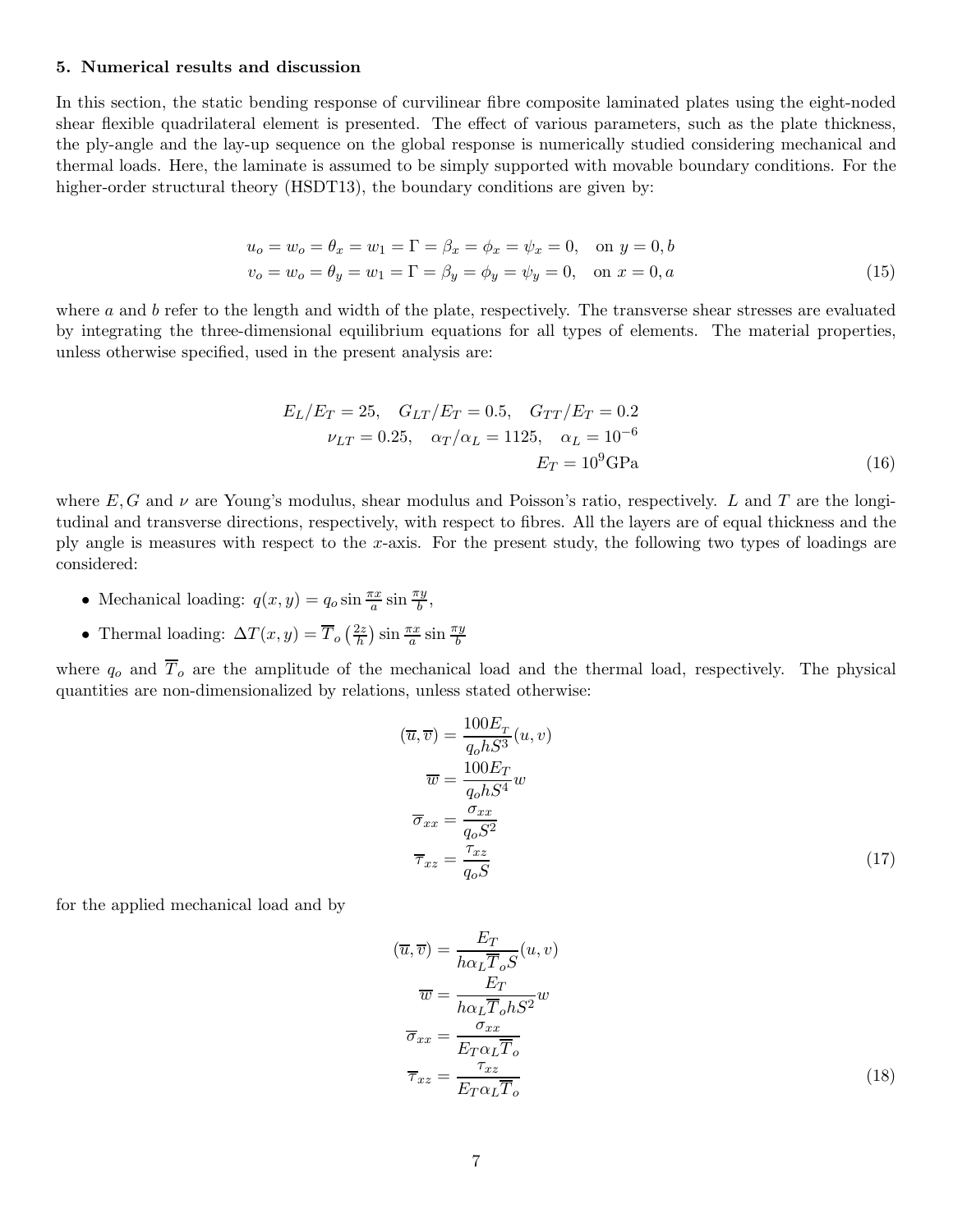for the applied thermal load, where the  $E_T, \alpha_L$  are the Young's modulus and the co-efficient of thermal expansion of the laminated composite in the transverse and longitudinal directions, respectively, and  $S = a/h$ . Considering different types of four-layered curvilinear fibre laminates, the convergence study is carried out by decreasing the mesh size and the results are presented in Table [2](#page-8-0) for both thick and thin plates  $(a/h = 5$  and  $a/h = 50$  by employing both the first- and higher-order (FSDT5, HSDT13) structural models. A very good convergence of the results is observed with decreasing element size. For the problem considered here, a structured quadrilateral mesh with  $6\times6$  mesh is found to be adequate to model the full plate.

Before proceeding with the detailed investigation, the efficacy of the present formulation is validated considering the static response of cross-ply straight fibre laminates subjected to mechanical and thermal loads. The results obtained with the present formulation are shown in Tables [3](#page-9-0) - [4](#page-9-1) for different plate side to thickness ratios. It is observed that the results from the present formulation agree very well with the results available in the literature [\[34](#page-19-9)]. Next, the various structural models proposed here are tested considering curvilinear fibre composite laminates subjected to mechanical load for which results are available in the literature [\[22\]](#page-18-15). The maximum transverse displacements calculated are tabulated in Table [5](#page-14-5) for various plate side to thickness ratios. It can be observed from this Table that the present results are found to be in excellent agreement with those reported in the literature [\[22\]](#page-18-15) and it may be further inferred that the performance of the present HSDT13 structural model is better than the analytical model and 2D element employed in [\[22](#page-18-15)].

A systematic parametric study is further conducted to examine the suitability of an appropriate structural theory using different structural models deduced from the present formulation as given in Table [1.](#page-5-1) The computed results pertaining to maximum displacements and stresses for different plate side to thickness ratios and curvilinear fibre angles  $(\langle T_o/T_1 \rangle)$  are highlighted in Tables [6](#page-15-0) - [7.](#page-16-0) For the present study, a three-layered symmetric laminate configuration is considered. It is observed from the Tables [6](#page-15-0) - [7](#page-16-0) that, for the mechanical load case, the higher-order model, HSDT11A, is in close agreement with HDST13 in predicting the displacements, whereas, for the thermal loading case, the higher-order model HSDT11B is in close agreement with the HSDT13. However, depending on the curvilinear ply-angle and the plate aspect ratio, the stress values predicted either by HSDT11A or HSDT11B are close to the values of full model, HSDT13. Also, it may be opined that the influence of lower-order theories, HSDT7 and FSDT5 underestimates the deflection and are somewhat different from those of HSDT13 and HSDT11 (HSDT11A and HSDT11B). The displacements and the stress distribution through the thickness are shown in Figures [3](#page-10-0)- [4](#page-11-0) for thick laminate with curvilinear ply-angle  $(\langle 45°/45° \rangle)$ . The in-plane displacement is continuous through the thickness whereas the transverse displacement varies quadratically through the thickness. Also, it can be seen that the slope of the in-plane displacements shows discontinuity at the interface as expected. From Tables [3](#page-9-0)[-4](#page-9-1) and Tables [6](#page-15-0) - [7,](#page-16-0) one can opine that, for the straight fibre laminates, either HSDT11A or HSDT11B may in general be employed depending on the loading types (mechanical or thermal), however, for curvilinear case, HSDT13 may have to be used for accurate results. Furthermore, it is observed that the differences in the performance among various theories are more for curvilinear case compared to the straight fibre case. It can be further noted that the lower order models (HSDT7 and FSDT5) cannot predict the through thickness variation of displacements.

Similar study is made considering four-layered anti-symmetric laminates and the maximum displacements and stresses evaluated considering both mechanical and thermal loads are presented in Tables [8](#page-17-0)- [9.](#page-17-1) The displacement and stress plots through the thickness of the laminate are depicted in Figures [5](#page-12-0) - [6](#page-13-0) for mechanical and thermal loads, respectively. The behaviour of different structural models are qualitatively similar to those of symmetric case. However, from Figures [3](#page-10-0) - [6,](#page-13-0) it is seen that the variation of stresses through the thickness predicted by lower-order theories are very much quantitatively different from those of symmetric case.

### 6. Conclusion

The performance of various structural models in predicting the static response of curvilinear fibre composite laminates is examined considering various parameters such as ply-angle, lay-up sequence, plate side to thickness ratio and loadings. From a detailed investigation, the following observations can be made:

• HSDT11A predicts accurately the in-plane and transverse deflection of the curvilinear laminates subjected to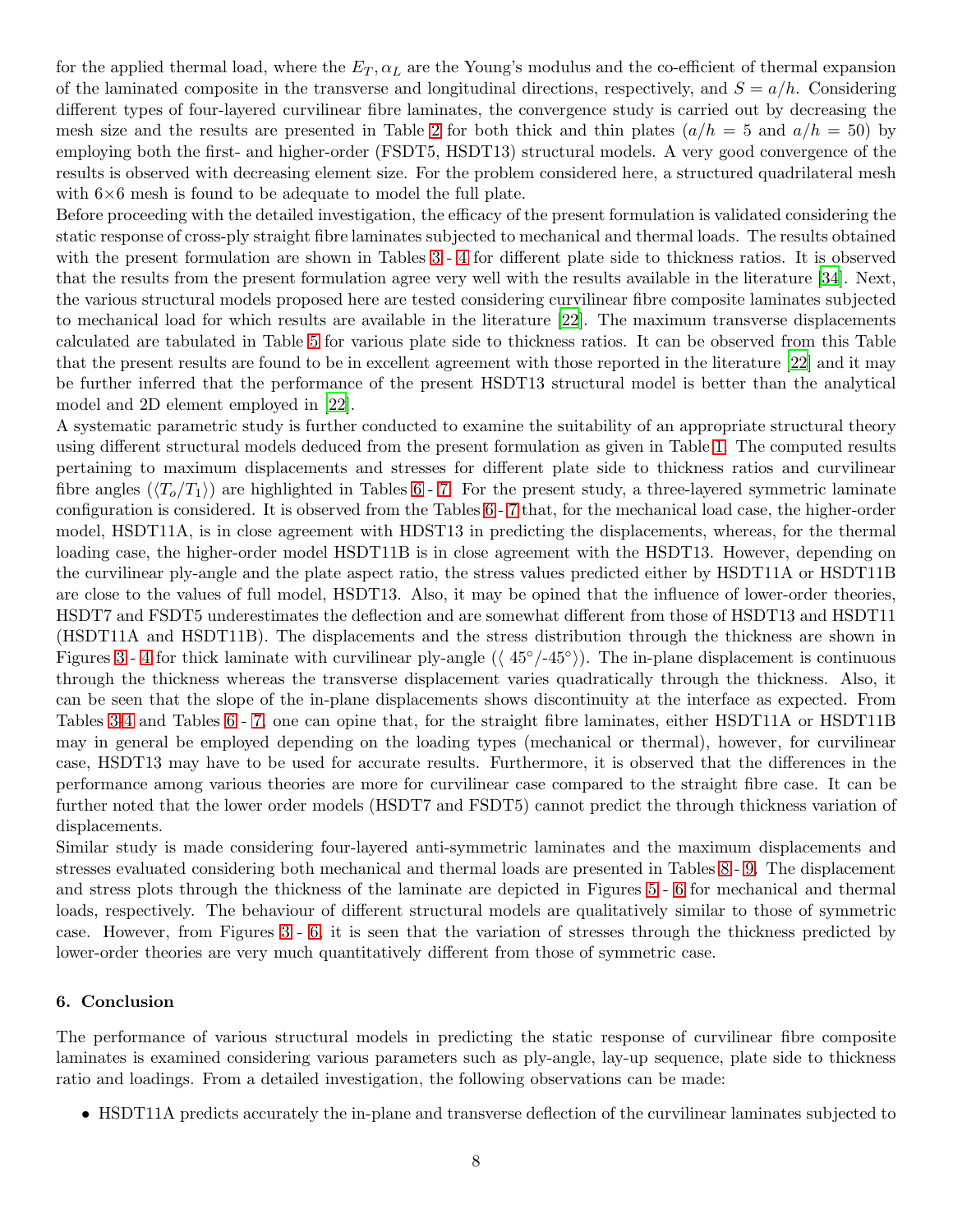<span id="page-8-0"></span>

| a/h     | $T_o/T_1$                                                         | Mesh size        | Structural model |                        |                          |                |                        |                          |
|---------|-------------------------------------------------------------------|------------------|------------------|------------------------|--------------------------|----------------|------------------------|--------------------------|
|         | $\left( \begin{smallmatrix} \circ \\ & \end{smallmatrix} \right)$ |                  |                  | HSDT13                 |                          |                | FSDT5                  |                          |
|         |                                                                   |                  | $\overline{w}$   | $\overline{\tau}_{xz}$ | $\overline{\sigma}_{xx}$ | $\overline{w}$ | $\overline{\tau}_{xz}$ | $\overline{\sigma}_{xx}$ |
|         |                                                                   | $2 \!\times\! 2$ | 1.039            | 0.524                  | 0.155                    | 0.960          | 0.493                  | 0.176                    |
|         |                                                                   | $4\times4$       | 1.277            | 0.296                  | 0.360                    | 1.189          | 0.333                  | 0.252                    |
|         | $[0\pm\langle45/0\rangle]_s$                                      | $6\times6$       | 1.300            | 0.234                  | 0.372                    | 1.202          | 0.259                  | 0.263                    |
|         |                                                                   | $8\times8$       | 1.305            | 0.198                  | 0.378                    | 1.204          | 0.210                  | 0.268                    |
|         |                                                                   | $16$ $\times 16$ | 1.305            | 0.196                  | 0.379                    | 1.204          | 0.210                  | 0.270                    |
|         |                                                                   | $2{\times}2$     | 0.851            | $-0.161$               | 0.539                    | 0.850          | $-0.134$               | 0.393                    |
|         |                                                                   | $4\times4$       | 1.179            | 0.153                  | 0.372                    | 1.125          | 0.254                  | 0.321                    |
| $\bf 5$ | $[0 \pm \langle 0/45 \rangle]_s$                                  | $6\times6$       | 1.204            | 0.182                  | 0.408                    | 1.138          | 0.248                  | 0.314                    |
|         |                                                                   | $8\times8$       | 1.210            | 0.228                  | 0.414                    | 1.141          | 0.298                  | 0.313                    |
|         |                                                                   | $16 \times 16$   | 1.211            | 0.232                  | 0.416                    | 1.142          | 0.302                  | 0.311                    |
|         |                                                                   | $2 \!\times\! 2$ | 0.918            | 0.750                  | 0.065                    | 0.861          | 0.692                  | 0.053                    |
|         |                                                                   | $4\times4$       | 1.267            | $-0.037$               | 0.096                    | 1.204          | 0.022                  | 0.093                    |
|         | $[0\pm \langle 90/0 \rangle]_s$                                   | $6\times6$       | 1.307            | $-0.070$               | 0.102                    | 1.239          | 0.033                  | 0.097                    |
|         |                                                                   | $8\times8$       | 1.318            | $-0.080$               | 0.103                    | 1.248          | 0.032                  | 0.095                    |
|         |                                                                   | $16 \times 16$   | 1.319            | $-0.085$               | 0.104                    | 1.248          | 0.031                  | $0.092\,$                |
|         |                                                                   | $2\times 2$      | 0.466            | 0.417                  | 0.149                    | 0.434          | 0.374                  | 0.244                    |
|         |                                                                   | $4 \times 4$     | 0.444            | 0.289                  | 0.301                    | 0.443          | 0.299                  | 0.275                    |
|         | $[0\pm\langle45/0\rangle]_s$                                      | $6\times6$       | 0.445            | 0.285                  | 0.277                    | 0.443          | 0.283                  | 0.277                    |
|         |                                                                   | $8\times8$       | 0.445            | 0.273                  | 0.287                    | 0.444          | 0.275                  | 0.281                    |
|         |                                                                   | $16$ $\times 16$ | 0.445            | 0.270                  | 0.291                    | 0.444          | 0.272                  | 0.280                    |
|         |                                                                   | $2\times 2$      | 0.296            | 0.150                  | 0.426                    | 0.287          | 0.154                  | 0.407                    |
|         |                                                                   | $4\times4$       | 0.322            | 0.207                  | 0.384                    | 0.319          | 0.260                  | 0.390                    |
| $50\,$  | $[0 \pm \langle 0/45 \rangle]_s$                                  | $6\times 6$      | 0.324            | 0.235                  | 0.391                    | 0.321          | 0.241                  | 0.381                    |
|         |                                                                   | $8\times 8$      | 0.325            | 0.249                  | 0.376                    | 0.322          | 0.299                  | 0.378                    |
|         |                                                                   | $16 \times 16$   | 0.325            | 0.252                  | 0.372                    | 0.323          | 0.303                  | 0.375                    |
|         |                                                                   | $2\times 2$      | $\!.413$         | 0.475                  | 0.036                    | 0.388          | 0.428                  | 0.033                    |
|         |                                                                   | $4\times4$       | 0.445            | 0.068                  | 0.047                    | 0.439          | 0.073                  | 0.049                    |
|         | $[0\pm \langle 90/0 \rangle]_s$                                   | $6\times 6$      | 0.454            | 0.097                  | 0.062                    | 0.451          | 0.087                  | 0.061                    |
|         |                                                                   | $8\times 8$      | 0.454            | 0.057                  | 0.064                    | $0.452\,$      | 0.064                  | 0.063                    |
|         |                                                                   | $16\;\times\!16$ | 0.455            | 0.055                  | 0.065                    | 0.452          | 0.060                  | 0.064                    |

Table 2: Convergence study with mesh size for a four-layered curvilinear fibre composite plate under sinusoidally distributed pressure load.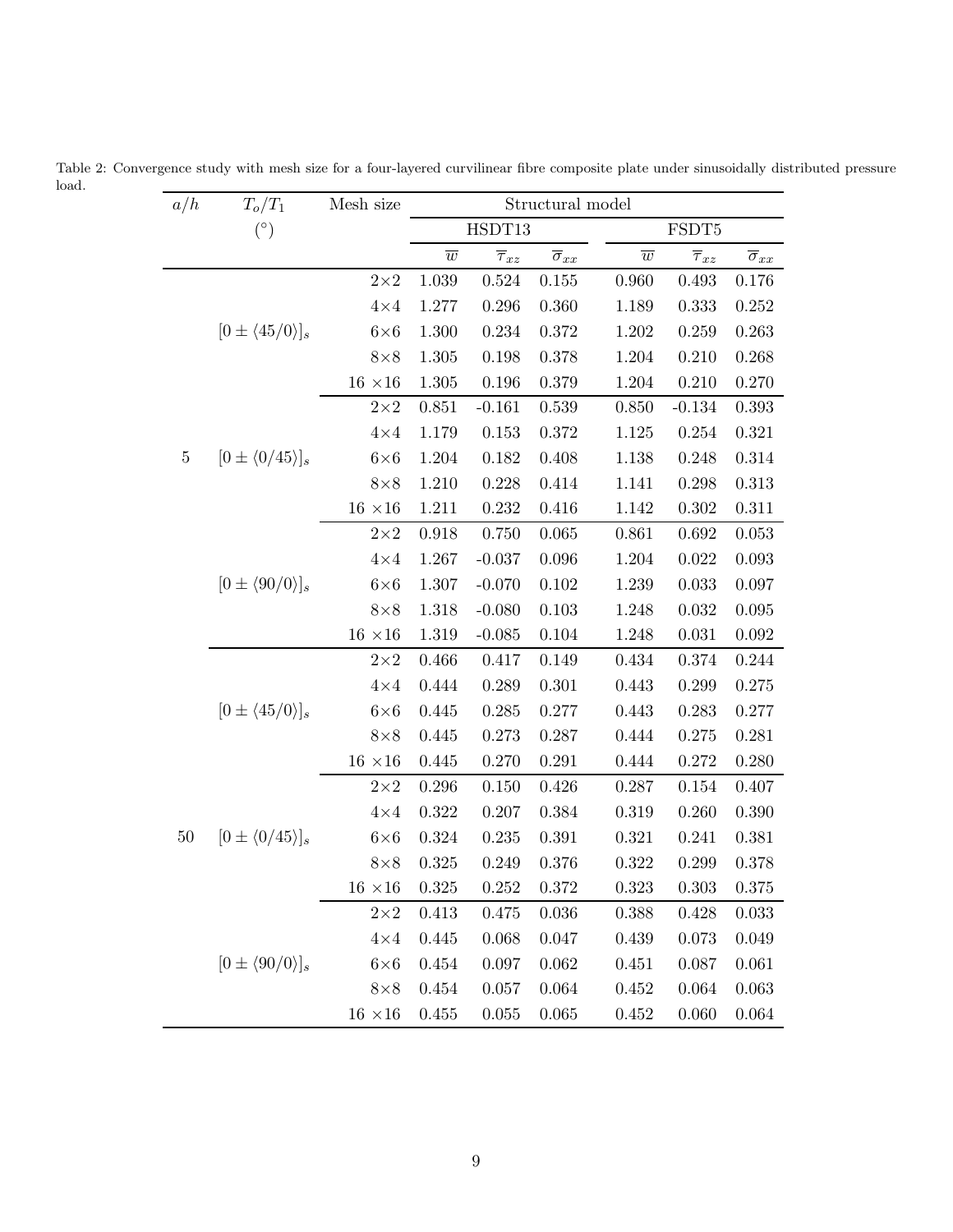Table 3: Comparison of deflection and stresses for a three-layered cross ply simply supported square plate subjected to sinusoidally distributed mechanical load against elasticity solution [\[34\]](#page-19-9).

<span id="page-9-0"></span>

| a/h            |                 | $\overline{u}(-a/2,0,h/2)$ | $\overline{v}(0, -a/2, h/2)$ | $\overline{w}(0,0,h/2)$ | $\overline{\sigma}_{xx}(0,0,h/2)$ | $\overline{\tau}_{xz}(-a/2,0,0)$ |
|----------------|-----------------|----------------------------|------------------------------|-------------------------|-----------------------------------|----------------------------------|
| $\overline{4}$ | HSDT13          | $-0.977$                   | $-2.275$                     | 2.094                   | 0.825                             | 0.245                            |
|                | HSDT11A         | $-0.977$                   | $-2.332$                     | 2.027                   | 0.805                             | 0.247                            |
|                | HSDT11B         | $-0.967$                   | $-2.178$                     | 1.993                   | 0.816                             | 0.270                            |
|                | Elasticity [34] | $-0.969$                   | $-2.281$                     | 2.006                   | 0.755                             | 0.256                            |
|                | HSDT13          | $-0.745$                   | $-1.103$                     | 0.752                   | 0.611                             | 0.344                            |
| 10             | HSDT11A         | $-0.750$                   | $-1.112$                     | 0.755                   | 0.613                             | 0.345                            |
|                | HSDT11B         | $-0.736$                   | $-1.049$                     | 0.715                   | 0.604                             | 0.353                            |
|                | Elasticity [34] | $-0.735$                   | $-1.099$                     | 0.753                   | 0.590                             | 0.357                            |
|                | HSDT13          | $-0.699$                   | $-0.796$                     | 0.516                   | 0.569                             | 0.373                            |
| $20\,$         | HSDT11A         | $-0.700$                   | $-0.798$                     | 0.517                   | 0.570                             | 0.373                            |
|                | HSDT11B         | $-0.696$                   | $-0.779$                     | 0.505                   | 0.567                             | 0.376                            |
|                | Elasticity [34] | $-0.693$                   | $-0.794$                     | 0.516                   | 0.553                             | 0.383                            |
|                | HSDT13          | $-0.682$                   | $-0.697$                     | 0.445                   | 0.555                             | 0.384                            |
| 50             | HSDT11A         | $-0.682$                   | $-0.697$                     | 0.445                   | 0.555                             | 0.384                            |
|                | HSDT11B         | $-0.681$                   | $-0.694$                     | 0.443                   | 0.554                             | 0.385                            |
|                | Elasticity [34] | $-0.680$                   | $-0.697$                     | 0.445                   | 0.541                             | 0.393                            |

Table 4: Comparison of deflection and stresses for a three-layered cross ply simply supported square plate subjected to sinusoidally distributed thermal load against elasticity solution [\[34\]](#page-19-9).

<span id="page-9-1"></span>

| a/h            |                 | $\overline{u}(-a/2,0,h/2)$ | $\overline{v}(0, -a/2, h/2)$ | $\overline{w}(0,0,h/2)$ | $\overline{\sigma}_{xx}(0,0,h/2)$ | $\overline{\tau}_{xz}(-a/2,0,-h/6)$ |
|----------------|-----------------|----------------------------|------------------------------|-------------------------|-----------------------------------|-------------------------------------|
|                | HSDT13          | $-18.069$                  | $-81.010$                    | 42.331                  | 1216.860                          | 82.926                              |
| $\overline{4}$ | HSDT11A         | $-14.457$                  | $-77.187$                    | 26.222                  | 919.206                           | 85.649                              |
|                | HSDT11B         | $-18.396$                  | $-75.714$                    | 42.040                  | 1239.820                          | 87.841                              |
|                | Elasticity [34] | $-18.110$                  | $-81.830$                    | 42.330                  | 1183.000                          | 84.810                              |
|                | HSDT13          | $-16.738$                  | $-31.687$                    | 17.374                  | 1067.370                          | 58.920                              |
| 10             | HSDT11A         | $-16.046$                  | $-30.991$                    | 14.656                  | 1009.980                          | 58.621                              |
|                | HSDT11B         | $-16.689$                  | $-29.978$                    | 16.901                  | 1062.050                          | 60.113                              |
|                | Elasticity [34] | $-16.610$                  | $-31.950$                    | 17.390                  | 1026.000                          | 60.540                              |
|                | HSDT13          | $-16.255$                  | $-20.183$                    | 12.116                  | 1018.480                          | 33.164                              |
| 20             | HSDT11A         | $-16.076$                  | $-20.003$                    | 11.428                  | 1003.610                          | 32.855                              |
|                | HSDT11B         | $-16.229$                  | $-19.694$                    | 11.961                  | 1016.050                          | 33.365                              |
|                | Elasticity [34] | $-16.170$                  | $-20.340$                    | 12.120                  | 982.00                            | 33.980                              |
| 50             | HSDT13          | $-16.039$                  | $-16.651$                    | 10.493                  | 998.252                           | 13.807                              |
|                | HSDT11A         | $-16.010$                  | $-16.622$                    | 10.383                  | 995.838                           | 13.663                              |
|                | HSDT11B         | $-16.032$                  | $-16.569$                    | 10.466                  | 997.641                           | 13.823                              |
|                | Elasticity [34] | $-16.020$                  | $-16.710$                    | 10.500                  | 967.500                           | 14.070                              |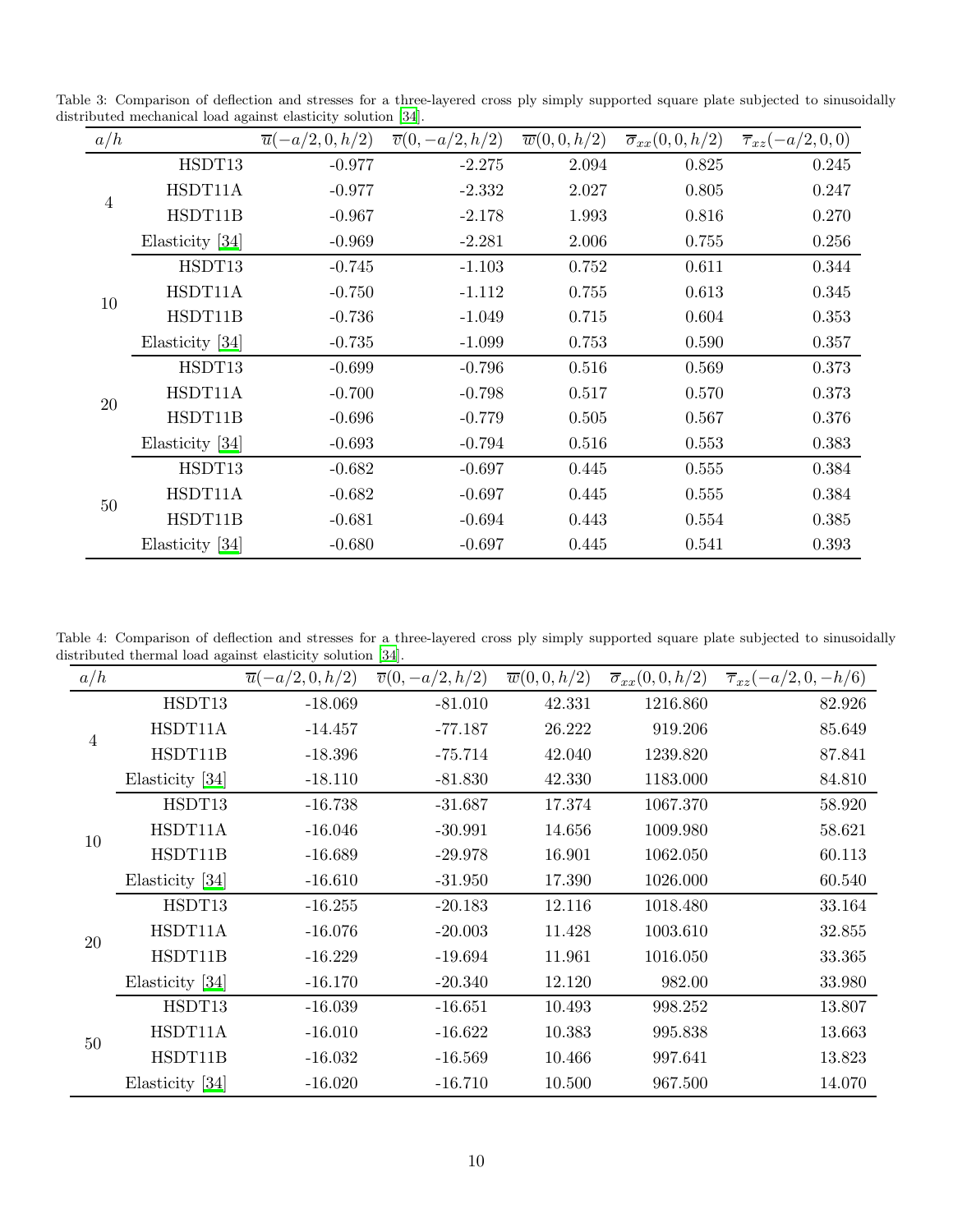

<span id="page-10-0"></span>Figure 3: The variation of non-dimensional deflections and stresses through the thickness of a three-layered symmetric curved fibre composite laminate under sinusoidally distributed mechanical load with  $a/h = 5$ ,  $T_0 = -45^\circ$ ,  $T_1 = 45^\circ$ .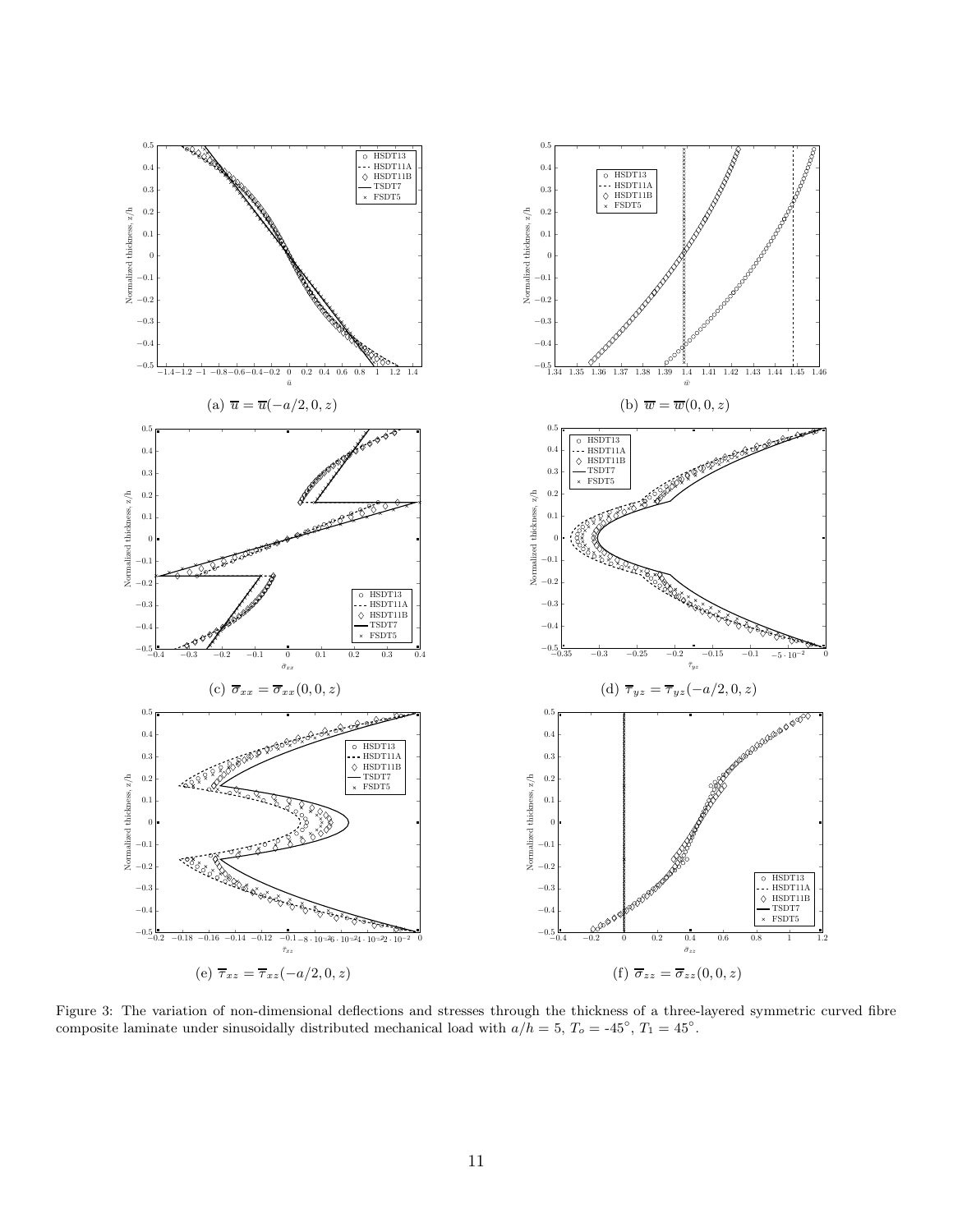

<span id="page-11-0"></span>Figure 4: The variation of non-dimensional deflections and stresses through the thickness of a three-layered symmetric curved fibre composite laminate under sinusoidally distributed thermal load with  $a/h = 5$ ,  $T_0 = -45^\circ$ ,  $T_1 = 45^\circ$ .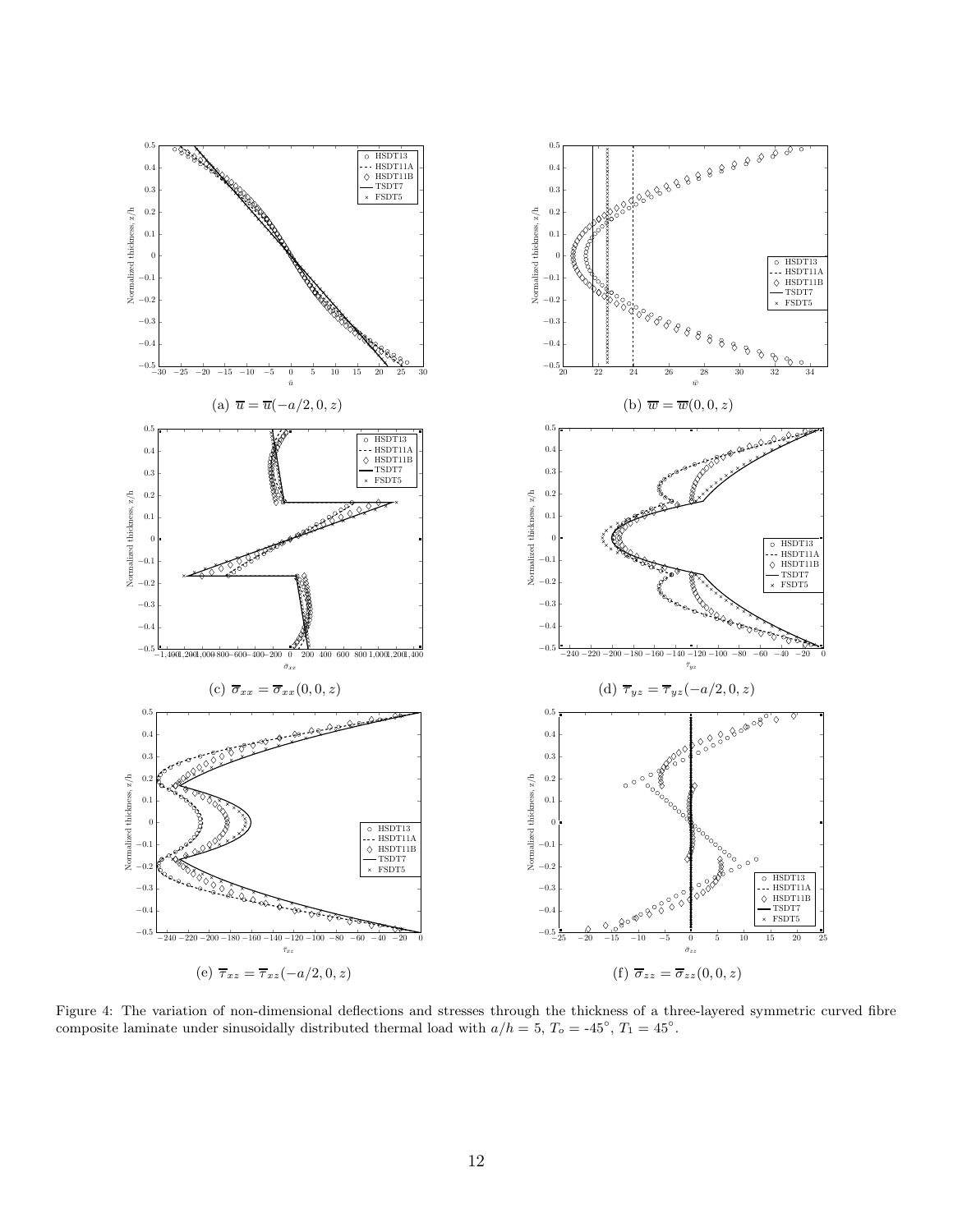

<span id="page-12-0"></span>Figure 5: The variation of non-dimensional deflections and stresses through the thickness of a four-layered anti-symmetric curved fibre composite laminate under sinusoidally distributed mechanical load with  $a/h = 5$ ,  $T_0 = -45^\circ$ ,  $T_1 = 45^\circ$ .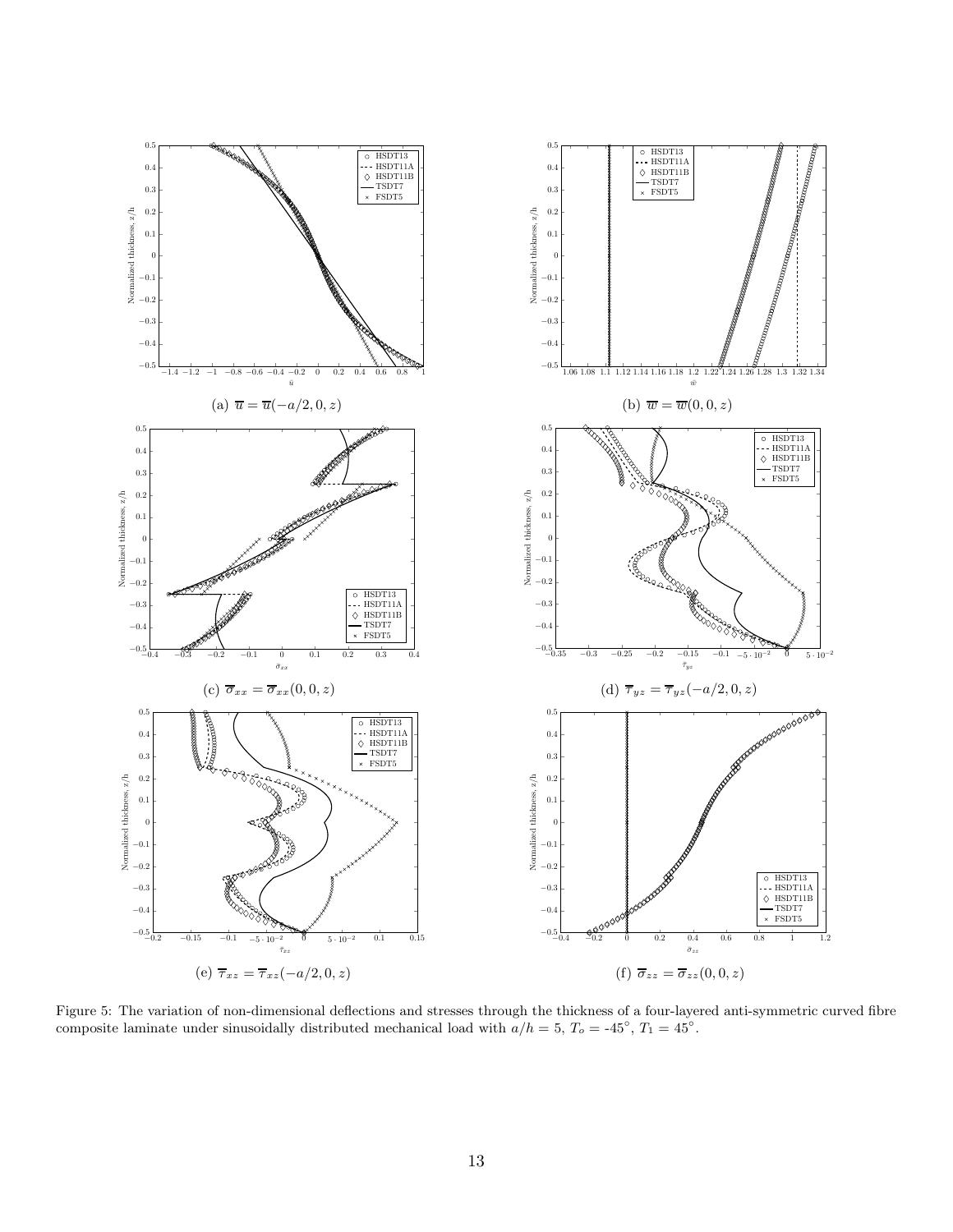

<span id="page-13-0"></span>Figure 6: The variation of non-dimensional deflections and stresses through the thickness of a four-layered anti-symmetric curved fibre composite laminate under sinusoidally distributed thermal load with  $a/h = 5$ ,  $T_0 = -45^\circ$ ,  $T_1 = 45^\circ$ .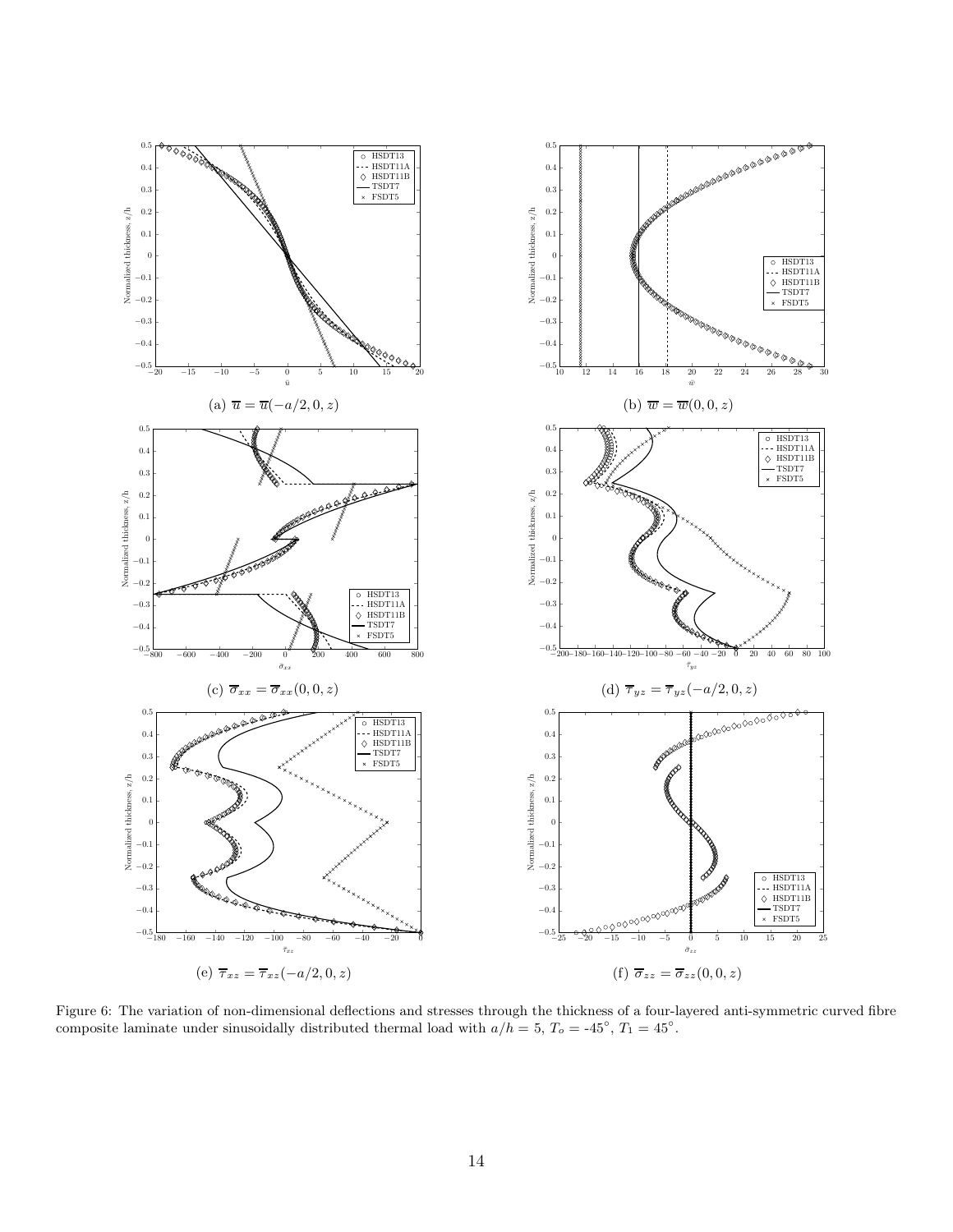<span id="page-14-5"></span>Table 5: Comparison of different structural models in predicting the deflection of a four-layered curvilinear fibres composite laminate  $([0 \pm \langle 45/0 \rangle]_s)$  under uniform pressure load against available solutions [\[22](#page-18-15)].

|                     | a/h      |          |          |          |
|---------------------|----------|----------|----------|----------|
|                     | 5        | 10       | 20       | 50       |
| HSDT13              | $-3.823$ | $-2.393$ | $-1.995$ | $-1.882$ |
| HSDT11A             | $-3.730$ | $-2.317$ | $-1.930$ | $-1.814$ |
| HSDT11B             | $-3.822$ | $-2.393$ | $-1.995$ | $-1.882$ |
| TSDT7               | $-3.368$ | $-2.214$ | $-1.899$ | $-1.807$ |
| FSDT5               | $-3.671$ | $-2.298$ | $-1.922$ | $-1.811$ |
| 2D equivalent [22]  | $-4.002$ | $-2.396$ | $-1.943$ | $-1.805$ |
| <b>FEM S8R [22]</b> | $-3.761$ | $-2.311$ | $-1.913$ | $-1.796$ |
| FEM C3D20R<br>[22]  | $-4.630$ | $-2.520$ | $-2.000$ | $-1.820$ |

mechanical loading, whereas, for thermal loading, HSDT11B model yields accurate solutions in comparison with those of the full structural model considered here, viz., HSDT13.

- The choice of HSDT11A or HSDT11B in evaluating the stress values and the variation of the stresses through the thickness highly depend on the plate side to thickness ratio and the curvilinear ply angle.
- The performance of higher-order models for anti-symmetric lay-up case, in general, significantly noticeable over the lower-order models.
- In-plane relative displacement has slope discontinuity at the layer interface whereas the transverse displacement varies quadratically through the thickness.
- Higher-order model HSDT13 may be required for accurate prediction of displacements and stress variation though the thickness, irrespective of loading situation, ply-angle and lay-up sequence, in particular, for curvilinear case.

## Acknowledgement

S Natarajan would like to acknowledge the financial support of the School of Civil and Environmental Engineering, The University of New South Wales, for his research fellowship for the period September 2012 onwards.

# References

## References

- <span id="page-14-0"></span>[1] E. C. Botelho, R. A. Silva, L. C. Pardini, M. C. Rezende, A review on the development and properties of continuous fibre/epoxy/aluminum hybrid composites for aircraft structures, Materials Research 9 (2006) 247–256.
- <span id="page-14-1"></span>[2] M. Hyer, H. Lee, The use of curvilinear fiber format to improve buckling resistance of composite plates with central circular holes, Composite Structures 18 (1991) 239–261.
- <span id="page-14-2"></span>[3] S. Setoodeh, M. Abdalla, S. Ijsselmuiden, Z. Gürdal, Design of variable stiffness composite panels for maximum buckling load, Composite Structures 87 (2008) 109–117.
- <span id="page-14-3"></span>[4] C. Lopes, Z. Gürdal, P. Camanho, Tailoring for strength of composite steered fibre panels with cutouts, Composites Part A: Applied Science and Manufacturing 41 (2010) 1760–1767.
- <span id="page-14-4"></span>[5] A. Khani, S. IJsselmuiden, M. Abdalla, Z. G¨urdal, Design of variable stiffness panels for maximum strength using lamination parameters, Composites Part B: Engineering 42 (2011) 546–552.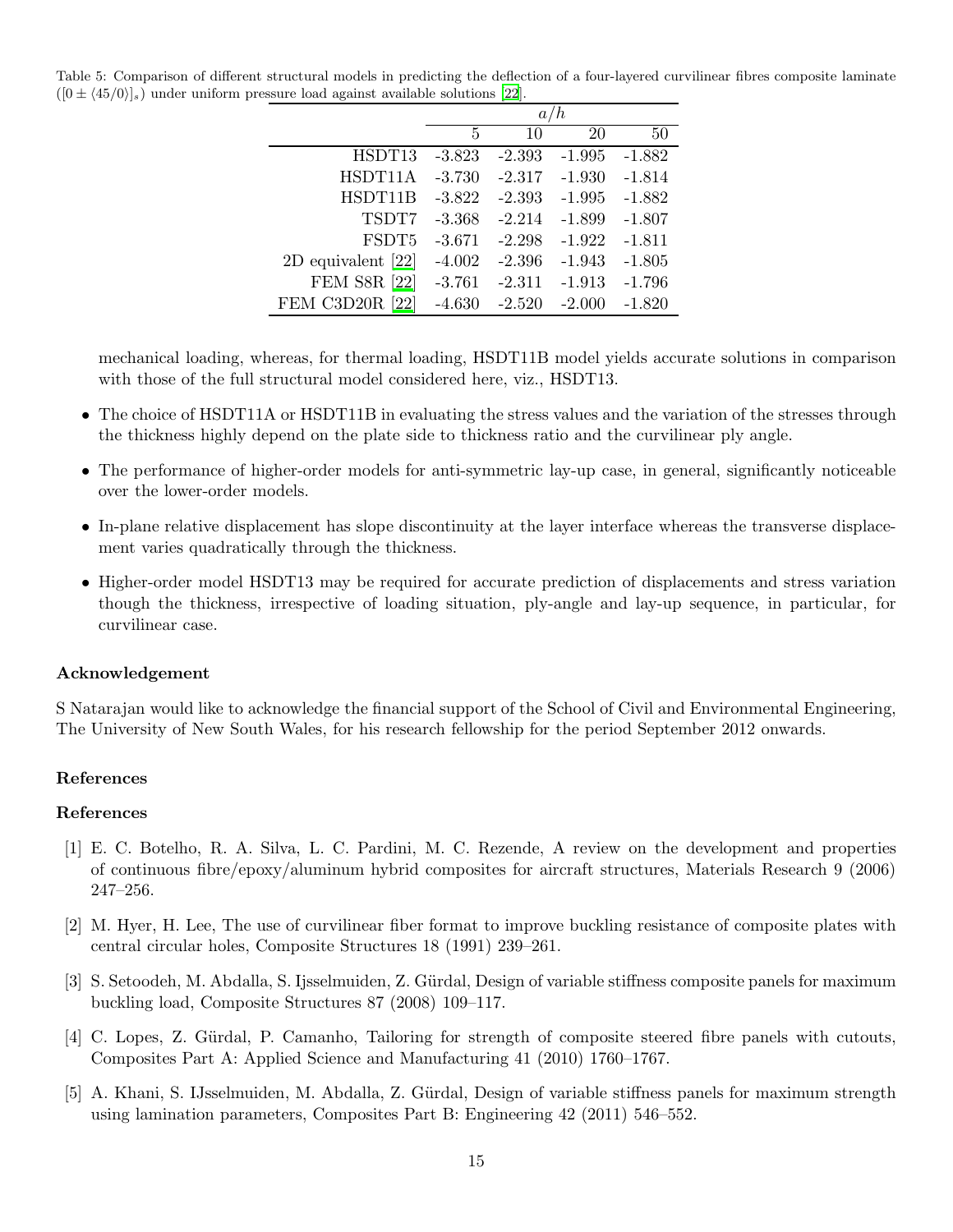Table 6: Maximum non-dimensionalized deflections and stresses for a three-layered symmetric curvilinear fibre composite panles under

<span id="page-15-0"></span>

| a/h     | Fibre angle $(°)$                  | Structural | $\overline{u}(-a/2,0,h/2)$ | $\overline{w}(0,0,h/2)$ | $\overline{\sigma}_{xx}(0,0,h/2)$ | sinusoidally distributed mechanical load. The influence of plate thickness ratio, the fibre orientation and structural model is illustrated.<br>$\overline{\tau}_{xz}(-a/2,0,0)$ |
|---------|------------------------------------|------------|----------------------------|-------------------------|-----------------------------------|----------------------------------------------------------------------------------------------------------------------------------------------------------------------------------|
|         |                                    | HSDT13     | $-1.236$                   | 1.458                   | $0.352\,$                         | $-0.086$                                                                                                                                                                         |
|         |                                    | HSDT11A    | $-1.235$                   | 1.448                   | 0.345                             | $-0.091$                                                                                                                                                                         |
|         | $[0 \pm \langle -45/45 \rangle]_s$ | HSDT11B    | $-1.170$                   | 1.424                   | 0.350                             | $-0.068$                                                                                                                                                                         |
|         |                                    | TSDT7      | $-0.961$                   | 1.260                   | 0.247                             | $-0.054$                                                                                                                                                                         |
|         |                                    | FSDT5      | $-0.993$                   | 1.399                   | 0.243                             | $-0.074$                                                                                                                                                                         |
|         |                                    | HSDT13     | $-1.265$                   | 1.467                   | 0.394                             | $-0.107$                                                                                                                                                                         |
|         |                                    | HSDT11A    | $-1.264$                   | 1.458                   | 0.387                             | $-0.110$                                                                                                                                                                         |
| $\bf 5$ | $[0 \pm \langle -45/30 \rangle]_s$ | HSDT11B    | $-1.214$                   | 1.441                   | 0.394                             | $-0.148$                                                                                                                                                                         |
|         |                                    | TSDT7      | $-0.995$                   | 1.269                   | 0.278                             | $-0.139$                                                                                                                                                                         |
|         |                                    | FSDT5      | $-1.024$                   | 1.403                   | 0.274                             | $-0.167$                                                                                                                                                                         |
|         |                                    | HSDT13     | $-1.229$                   | 1.451                   | 0.416                             | $-0.047$                                                                                                                                                                         |
|         |                                    | HSDT11A    | $-1.227$                   | 1.442                   | 0.410                             | $-0.051$                                                                                                                                                                         |
|         | $[0 \pm \langle -45/15 \rangle]_s$ | HSDT11B    | $-1.198$                   | 1.432                   | 0.416                             | $-0.126$                                                                                                                                                                         |
|         |                                    | TSDT7      | $-0.976$                   | 1.252                   | 0.298                             | $-0.112$                                                                                                                                                                         |
|         |                                    | FSDT5      | $-1.003$                   | 1.384                   | 0.294                             | $-0.135$                                                                                                                                                                         |
|         |                                    | HSDT13     | $-0.829$                   | 0.757                   | 0.328                             | 0.028                                                                                                                                                                            |
|         |                                    | HSDT11A    | $-0.831$                   | 0.762                   | 0.329                             | $\,0.023\,$                                                                                                                                                                      |
|         | $[0 \pm \langle -45/45 \rangle]_s$ | HSDT11B    | $-0.803$                   | 0.740                   | 0.327                             | 0.064                                                                                                                                                                            |
|         |                                    | TSDT7      | $-0.747$                   | 0.692                   | 0.280                             | 0.081                                                                                                                                                                            |
|         |                                    | FSDT5      | $-0.770$                   | 0.738                   | 0.275                             | 0.067                                                                                                                                                                            |
|         | $[0 \pm \langle -45/30 \rangle]_s$ | HSDT13     | $-0.894$                   | 0.788                   | 0.362                             | 0.023                                                                                                                                                                            |
|         |                                    | HSDT11A    | $-0.897$                   | 0.794                   | 0.362                             | 0.021                                                                                                                                                                            |
| $10\,$  |                                    | HSDT11B    | $-0.872$                   | 0.773                   | 0.358                             | 0.027                                                                                                                                                                            |
|         |                                    | TSDT7      | $-0.811$                   | 0.722                   | 0.310                             | 0.060                                                                                                                                                                            |
|         |                                    | FSDT5      | $-0.830$                   | 0.765                   | 0.306                             | 0.037                                                                                                                                                                            |
|         |                                    | HSDT13     | $-0.899$                   | 0.791                   | 0.371                             | 0.055                                                                                                                                                                            |
|         |                                    | HSDT11A    | $-0.901$                   | 0.797                   | 0.372                             | 0.054                                                                                                                                                                            |
|         | $[0 \pm \langle -45/15 \rangle]_s$ | HSDT11B    | $-0.886$                   | 0.779                   | 0.367                             | 0.023                                                                                                                                                                            |
|         |                                    | TSDT7      | $-0.822$                   | 0.726                   | 0.323                             | 0.051                                                                                                                                                                            |
|         |                                    | FSDT5      | $-0.838$                   | 0.767                   | 0.320                             | 0.032                                                                                                                                                                            |
|         |                                    | HSDT13     | $-0.608$                   | 0.447                   | 0.333                             | 0.179                                                                                                                                                                            |
|         |                                    | HSDT11A    | $-0.608$                   | 0.448                   | 0.333                             | 0.177                                                                                                                                                                            |
|         | $[0 \pm \langle -45/45 \rangle]_s$ | HSDT11B    | $-0.604$                   | 0.445                   | 0.331                             | 0.198                                                                                                                                                                            |
|         |                                    | TSDT7      | $-0.603$                   | 0.442                   | 0.329                             | 0.204                                                                                                                                                                            |
|         |                                    | FSDT5      | $-0.605$                   | 0.444                   | 0.328                             | 0.197                                                                                                                                                                            |
|         |                                    | HSDT13     | $-0.695$                   | 0.497                   | 0.354                             | 0.227                                                                                                                                                                            |
|         |                                    | HSDT11A    | $-0.695$                   | 0.497                   | 0.354                             | 0.226                                                                                                                                                                            |
| $50\,$  | $[0 \pm \langle -45/30 \rangle]_s$ | HSDT11B    | $-0.691$                   | 0.494                   | 0.350                             | 0.244                                                                                                                                                                            |
|         |                                    | TSDT7      | $-0.688$                   | 0.491                   | 0.350                             | 0.254                                                                                                                                                                            |
|         |                                    | FSDT5      | $-0.689$                   | 0.493                   | 0.349                             | 0.247                                                                                                                                                                            |
|         |                                    | HSDT13     | $-0.732$                   | 0.524                   | 0.352                             | $0.190\,$                                                                                                                                                                        |
|         |                                    | HSDT11A    | $-0.732$                   | 0.525                   | 0.352                             | 0.190                                                                                                                                                                            |
|         | $[0 \pm \langle -45/15 \rangle]_s$ | HSDT11B    | $-0.730$                   | 0.523                   | 0.349                             | 0.189                                                                                                                                                                            |
|         |                                    | TSDT7      | $-0.726$                   | 0.520                   | 0.348                             | 0.190                                                                                                                                                                            |
|         |                                    | FSDT5      | $-0.728$                   | 0.522                   | 0.348                             | 0.188                                                                                                                                                                            |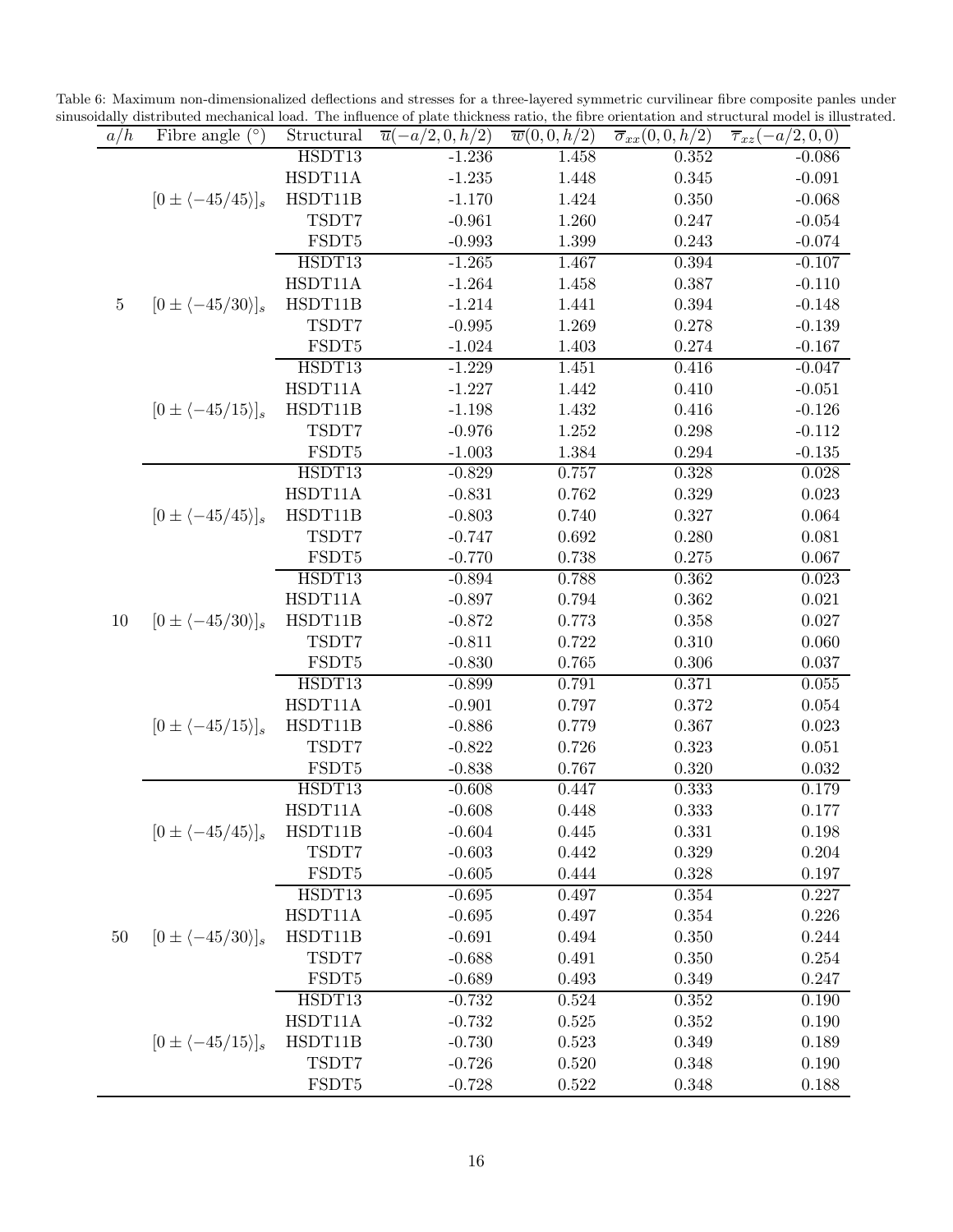Table 7: Maximum non-dimensionalized deflections and stresses for a three-layered symmetric curvilinear fibre composite panels under

<span id="page-16-0"></span>

| a/h     | $(^\circ)$<br>Fibre angle          | Structural | $\overline{u}(-a/2,0,h/2)$ | $\overline{w}(0,0,h/2)$ | $\overline{\sigma}_{xx}(0,0,h/2)$ | sinusoidally distributed thermal load. The influence of plate thickness ratio, the fibre orientation and structural model is illustrated.<br>$\overline{\tau}_{xz}(-a/2,0,-h/6)$ |
|---------|------------------------------------|------------|----------------------------|-------------------------|-----------------------------------|----------------------------------------------------------------------------------------------------------------------------------------------------------------------------------|
|         |                                    | HSDT13     | $-27.950$                  | 34.367                  | 6.221                             | $-244.644$                                                                                                                                                                       |
|         |                                    | HSDT11A    | $-25.290$                  | 23.968                  | $-90.977$                         | $-244.895$                                                                                                                                                                       |
|         | $[0 \pm \langle -45/45 \rangle]_s$ | HSDT11B    | $-26.522$                  | 33.741                  | $-14.033$                         | $-231.722$                                                                                                                                                                       |
|         |                                    | TSDT7      | $-21.954$                  | 21.679                  | $-203.089$                        | $-227.654$                                                                                                                                                                       |
|         |                                    | FSDT5      | $-22.120$                  | 22.513                  | $-223.965$                        | $-234.282$                                                                                                                                                                       |
|         |                                    | HSDT13     | $-29.665$                  | 35.595                  | 160.573                           | $-315.784$                                                                                                                                                                       |
|         |                                    | HSDT11A    | $-27.032$                  | 25.227                  | 60.893                            | $-314.015$                                                                                                                                                                       |
| $\bf 5$ | $[0 \pm \langle -45/30 \rangle]_s$ | HSDT11B    | $-28.365$                  | 35.105                  | 149.233                           | $-321.485$                                                                                                                                                                       |
|         |                                    | TSDT7      | $-23.465$                  | 22.699                  | $-84.625$                         | $-303.010$                                                                                                                                                                       |
|         |                                    | FSDT5      | $-23.639$                  | 23.600                  | $-107.980$                        | $-315.750$                                                                                                                                                                       |
|         |                                    | HSDT13     | $-28.904$                  | 35.332                  | 252.264                           | $-273.893$                                                                                                                                                                       |
|         |                                    | HSDT11A    | $-26.331$                  | 24.978                  | 151.906                           | $-269.167$                                                                                                                                                                       |
|         | $[0 \pm \langle -45/15 \rangle]_s$ | HSDT11B    | $-27.907$                  | 35.083                  | 244.267                           | $-274.903$                                                                                                                                                                       |
|         |                                    | TSDT7      | $-23.315$                  | 22.501                  | $-5.351$                          | $-250.441$                                                                                                                                                                       |
|         |                                    | FSDT5      | $-23.528$                  | 23.427                  | $-28.973$                         | $-262.651$                                                                                                                                                                       |
|         |                                    | HSDT13     | $-20.642$                  | 19.893                  | 87.577                            | $-88.406$                                                                                                                                                                        |
|         |                                    | HSDT11A    | $-19.915$                  | 17.226                  | 61.182                            | $-90.070$                                                                                                                                                                        |
|         | $[0 \pm \langle -45/45 \rangle]_s$ | HSDT11B    | $-19.997$                  | 19.521                  | 94.325                            | $-81.138$                                                                                                                                                                        |
|         |                                    | TSDT7      | $-18.448$                  | 15.908                  | $-40.625$                         | $-80.442$                                                                                                                                                                        |
|         |                                    | FSDT5      | $-18.949$                  | 16.578                  | $-62.509$                         | $-84.812$                                                                                                                                                                        |
|         |                                    | HSDT13     | $-22.462$                  | 20.916                  | 210.949                           | $-100.217$                                                                                                                                                                       |
|         | $[0 \pm \langle -45/30 \rangle]_s$ | HSDT11A    | $-21.751$                  | 18.257                  | 184.324                           | $-101.110$                                                                                                                                                                       |
| 10      |                                    | HSDT11B    | $-21.866$                  | 20.560                  | 209.106                           | $-99.162$                                                                                                                                                                        |
|         |                                    | TSDT7      | $-20.205$                  | 16.856                  | 73.668                            | $-90.195$                                                                                                                                                                        |
|         |                                    | FSDT5      | $-20.667$                  | 17.499                  | 54.317                            | $-98.292$                                                                                                                                                                        |
|         |                                    | HSDT13     | $-22.372$                  | 20.941                  | 260.079                           | $-79.427$                                                                                                                                                                        |
|         |                                    | HSDT11A    | $-21.675$                  | 18.285                  | 233.383                           | $-79.320$                                                                                                                                                                        |
|         | $[0 \pm \langle -45/15 \rangle]_s$ | HSDT11B    | $-21.998$                  | 20.676                  | 256.181                           | $-80.453$                                                                                                                                                                        |
|         |                                    | TSDT7      | $-20.482$                  | 16.978                  | 133.370                           | $-70.373$                                                                                                                                                                        |
|         |                                    | FSDT5      | $-20.856$                  | 17.546                  | 118.235                           | $-77.477$                                                                                                                                                                        |
|         |                                    | HSDT13     | $-15.276$                  | 11.527                  | 196.482                           | $-7.135$                                                                                                                                                                         |
|         |                                    | HSDT11A    | $-15.252$                  | 11.423                  | 195.945                           | $-7.318$                                                                                                                                                                         |
|         | $[0 \pm \langle -45/45 \rangle]_s$ | HSDT11B    | $-15.179$                  | 11.472                  | 191.699                           | $-6.768$                                                                                                                                                                         |
|         |                                    | TSDT7      | $-15.122$                  | 11.269                  | 183.538                           | $-6.786$                                                                                                                                                                         |
|         |                                    | FSDT5      | $-15.165$                  | 11.330                  | 178.293                           | $-7.200$                                                                                                                                                                         |
|         |                                    | HSDT13     | $-17.259$                  | 12.915                  | 263.560                           | $-3.884$                                                                                                                                                                         |
|         |                                    | HSDT11A    | $-17.234$                  | 12.811                  | 262.923                           | $-4.063$                                                                                                                                                                         |
| 50      | $[0 \pm \langle -45/30 \rangle]_s$ | HSDT11B    | $-17.158$                  | 12.851                  | 255.328                           | $-3.656$                                                                                                                                                                         |
|         |                                    | TSDT7      | $-17.060$                  | 12.652                  | 251.140                           | $-3.400$                                                                                                                                                                         |
|         |                                    | FSDT5      | $-17.104$                  | 12.704                  | 247.428                           | $-3.846$                                                                                                                                                                         |
|         |                                    | HSDT13     | $-18.077$                  | 13.730                  | 266.365                           | $-3.164$                                                                                                                                                                         |
|         |                                    | HSDT11A    | $-18.051$                  | $13.625\,$              | 265.507                           | $-3.317$                                                                                                                                                                         |
|         | $[0 \pm \langle -45/15 \rangle]_s$ | HSDT11B    | $-18.034$                  | 13.687                  | 258.147                           | $-3.145$                                                                                                                                                                         |
|         |                                    | TSDT7      | $-17.934$                  | 13.505                  | 254.992                           | $-3.126$                                                                                                                                                                         |
|         |                                    | FSDT5      | $-17.971$                  | 13.545                  | 252.778                           | $-3.303$                                                                                                                                                                         |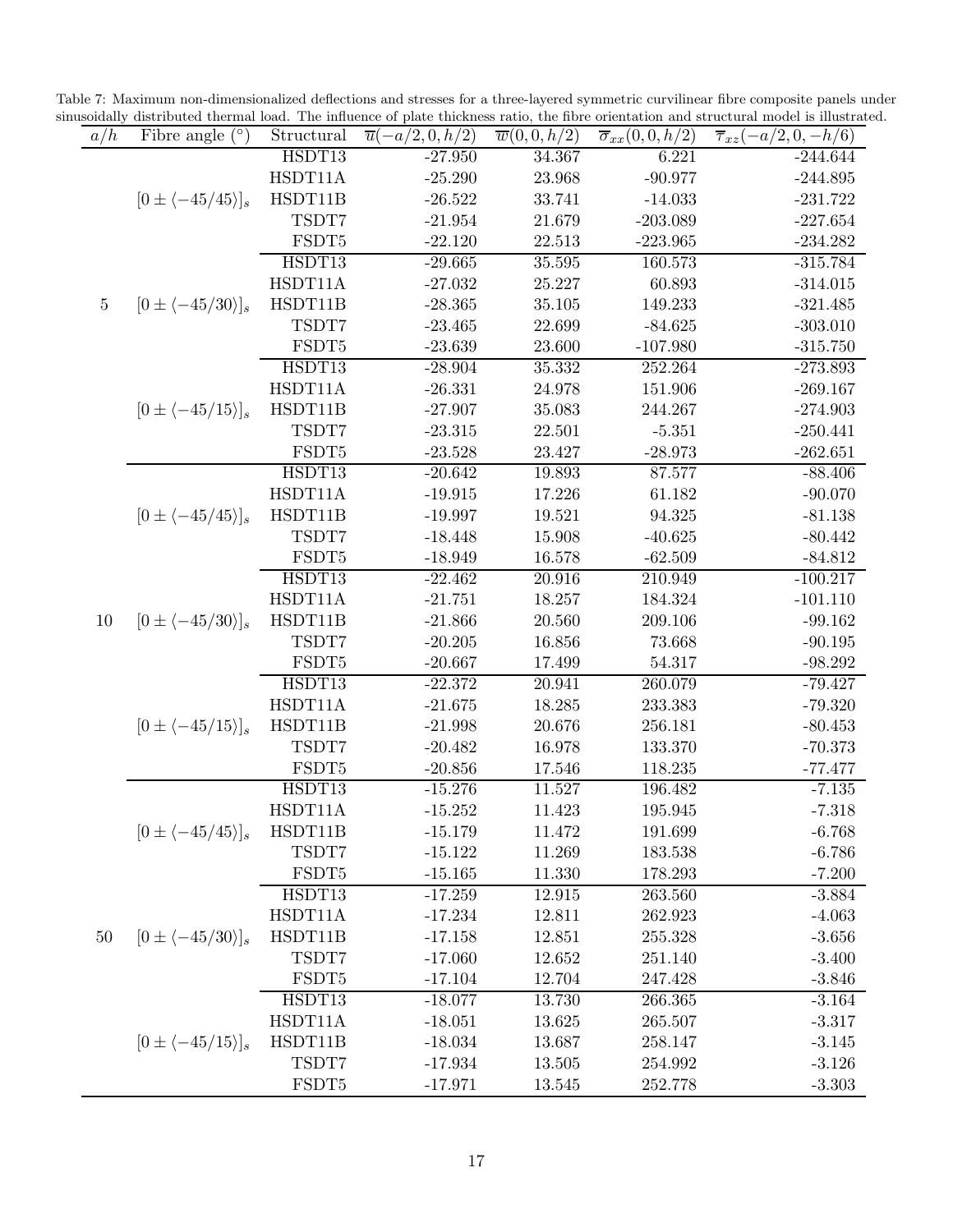<span id="page-17-0"></span>

|  |        | Table 8: Maximum non-dimensionalized deflections and stresses for a four-layered anti-symmetric curvilinear fibre composite panels                                                                     |       |       |          |  |
|--|--------|--------------------------------------------------------------------------------------------------------------------------------------------------------------------------------------------------------|-------|-------|----------|--|
|  |        | $(\langle -45^\circ, 45^\circ \rangle, \langle 45^\circ, -45^\circ \rangle, \langle -45^\circ, 45^\circ \rangle, \langle 45^\circ, -45^\circ \rangle)$ under sinusoidally distributed mechanical load. |       |       |          |  |
|  |        | $a/h$ Structural $\overline{u}(-a/2,0,h/2)$ $\overline{w}(0,0,h/2)$ $\overline{\sigma}_{xx}(0,0,h/2)$ $\overline{\tau}_{xz}(-a/2,0,0)$                                                                 |       |       |          |  |
|  | HSDT13 | $-1.006$                                                                                                                                                                                               | 1.338 | 0.316 | $-0.068$ |  |

|    | HSDT13  | $-1.006$ | 1.338 | 0.316 | $-0.068$ |
|----|---------|----------|-------|-------|----------|
| 5  | HSDT11A | $-0.998$ | 1.317 | 0.307 | $-0.075$ |
|    | HSDT11B | $-0.983$ | 1.299 | 0.305 | $-0.051$ |
|    | TSDT7   | $-0.737$ | 1.104 | 0.174 | 0.027    |
|    | FSDT5   | $-0.565$ | 1.104 | 0.279 | 0.122    |
|    | HSDT13  | $-0.727$ | 0.667 | 0.286 | 0.013    |
|    | HSDT11A | $-0.728$ | 0.671 | 0.285 | 0.010    |
| 10 | HSDT11B | $-0.720$ | 0.647 | 0.277 | 0.032    |
|    | TSDT7   | $-0.653$ | 0.600 | 0.237 | 0.068    |
|    | FSDT5   | $-0.578$ | 0.574 | 0.276 | 0.171    |
|    | HSDT13  | $-0.561$ | 0.398 | 0.250 | 0.164    |
|    | HSDT11A | $-0.561$ | 0.399 | 0.250 | 0.162    |
| 50 | HSDT11B | $-0.560$ | 0.397 | 0.250 | 0.168    |
|    | TSDT7   | $-0.557$ | 0.394 | 0.249 | 0.165    |
|    | FSDT5   | $-0.531$ | 0.381 | 0.257 | 0.311    |

Table 9: Maximum non-dimensionalized deflections and stresses for a four-layered anti-symmetric curvilinear fibre composite panels  $(\langle -45^\circ, 45^\circ \rangle, \langle 45^\circ, -45^\circ \rangle, \langle -45^\circ, 45^\circ \rangle, \langle 45^\circ, -45^\circ \rangle)$  under sinusoidally distributed thermal load.  $\overline{\phantom{a}}$ 

<span id="page-17-1"></span>

| a/n            | Structural | (2,0,h/2)<br>$\overline{u}$ | $\overline{w}(0,0,h/2)$ | $\overline{\sigma}_{xx}(0,0,h/2)$ | $-a/2, 0, -h/6$<br>$\overline{\tau}_{xz}$ |
|----------------|------------|-----------------------------|-------------------------|-----------------------------------|-------------------------------------------|
| $\overline{5}$ | HSDT13     | $-18.956$                   | 28.981                  | $-166.942$                        | $-136.980$                                |
|                | HSDT11A    | $-16.059$                   | 18.141                  | $-279.092$                        | $-124.888$                                |
|                | HSDT11B    | $-19.015$                   | 28.861                  | $-169.577$                        | $-128.414$                                |
|                | TSDT7      | $-13.978$                   | 15.957                  | $-509.318$                        | $-104.787$                                |
|                | FSDT5      | $-7.079$                    | 11.576                  | $-25.160$                         | $-52.125$                                 |
|                | HSDT13     | $-16.698$                   | 16.368                  | $-61.095$                         | $-58.213$                                 |
|                | HSDT11A    | $-15.916$                   | 13.610                  | $-90.983$                         | $-58.089$                                 |
| 10             | HSDT11B    | $-16.747$                   | 16.178                  | -76.937                           | $-60.139$                                 |
|                | TSDT7      | $-15.300$                   | 12.717                  | $-193.895$                        | $-54.290$                                 |
|                | FSDT5      | $-12.498$                   | 10.791                  | $-0.795$                          | 28.503                                    |
|                | HSDT13     | $-14.283$                   | 10.432                  | $-75.392$                         | $-6.851$                                  |
|                | HSDT11A    | $-14.255$                   | 10.325                  | $-76.578$                         | $-6.977$                                  |
| 50             | HSDT11B    | $-14.266$                   | 10.398                  | $-75.355$                         | $-6.955$                                  |
|                | TSDT7      | $-14.165$                   | 10.232                  | -73.767                           | $-7.103$                                  |
|                | FSDT5      | $-13.499$                   | 9.851                   | $-41.047$                         | $-0.448$                                  |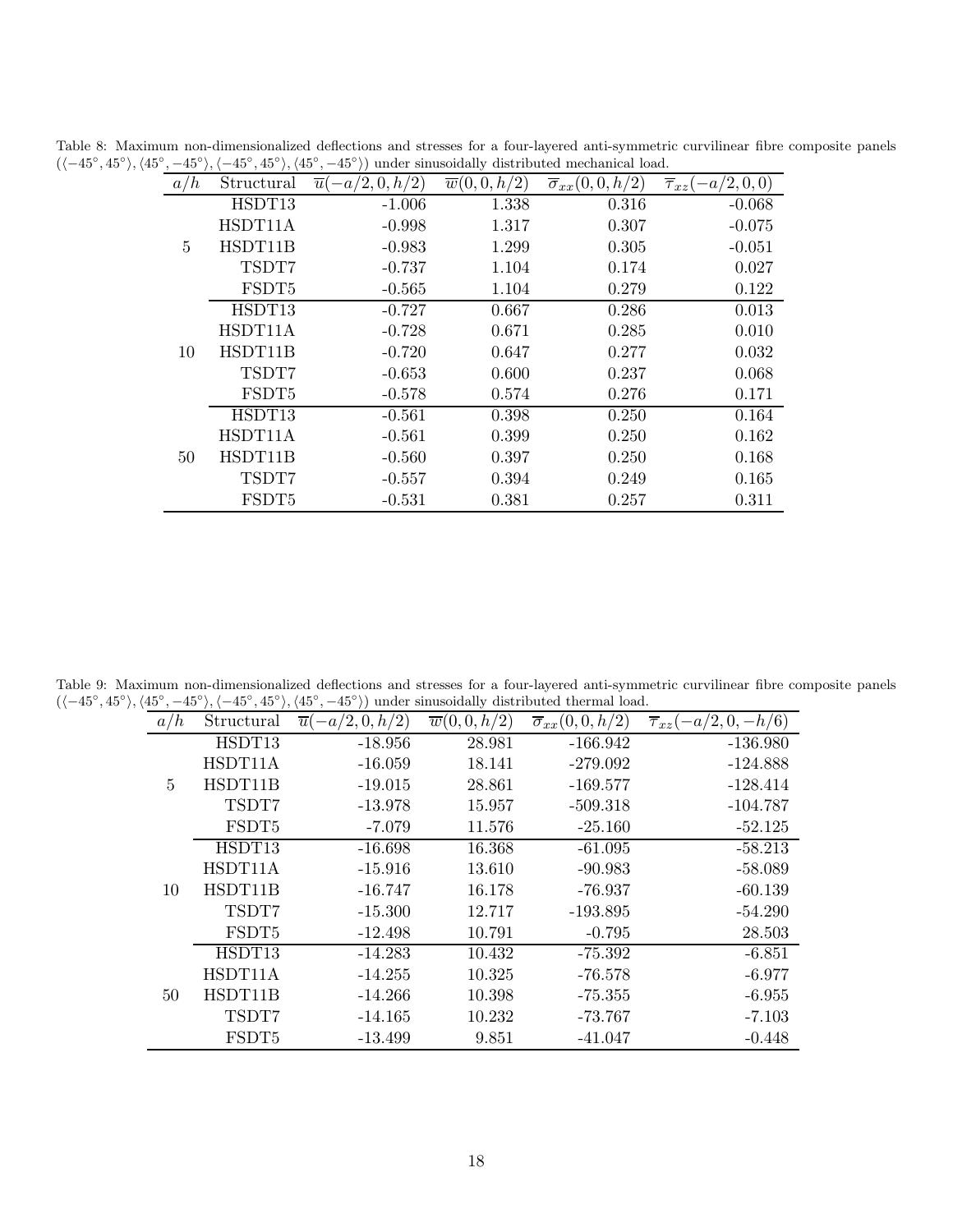- <span id="page-18-0"></span>[6] S. Murugan, E. I. S. Flores, S. Adhikari, M. Friswell, Optimal design of variable fiber spacing composites for morphing aircraft skins, Composite Structures 94 (2012) 1626–1633.
- <span id="page-18-1"></span>[7] A. Mukherjee, B. Varughese, Design guidelines for ply drop-off in laminated composite structures, Composites Part B: Engineering 32 (2001) 153–164.
- <span id="page-18-2"></span>[8] A. Mejdi, N. Atalla, Vibroacoustic analyses of laminated composite panels stiffened by complex laminated composite stiffeners, International Journal of Mechanical Sciences 58 (2012) 13–26.
- <span id="page-18-3"></span>[9] Z. Gürdal, R. Olmedo, In-plane response of laminates with spatially varying fiber orientations: variable stiffness concept, AIAA Journal 31 (1993) 751–758.
- <span id="page-18-4"></span>[10] M. Abdalla, Z. Gürdal, G. Abdelal, Thermomechanical response of variable stiffness composite panels, Journal of Thermal Stress 32 (2009) 187–208.
- <span id="page-18-5"></span>[11] H. Akhavan, P. Ribeiro, Natural modes of vibration of variable stiffness composite laminates with curvilinear fibers, Composite Structures 93 (2011) 3040–3047.
- <span id="page-18-6"></span>[12] S. Honda, Y. Narita, Vibration design of laminated fibrous composite plates with local anisotropy induced by short fibers and curvilinear fibers, Composite Structures 93 (2011) 902–910.
- <span id="page-18-7"></span>[13] A. Houmat, Nonlinear free vibration of laminated composite rectangular plates with curvilinear fibres, Composite Structures 106 (2013) 211–224.
- <span id="page-18-8"></span>[14] R. Groh, P. Weaver, Buckling analysis of variable angle tow, variable thickness panels with transverse shear effects, Composite Structures 107 (2014) 482–493.
- <span id="page-18-9"></span>[15] G. Raju, Z. Wu, B. C. Kim, P. Weaver, Prebuckling and buckling analysis of variable angle tow plates with general boundary conditions, Composite Structures 94 (2012) 2961–2970.
- <span id="page-18-10"></span>[16] H. Akhavan, P. Ribeiro, M. de Moura, Large deflection and stresses in variable stiffness composite laminates with curvilinear fibers, International Journal of Mechanical Sciences 73 (2013) 14–26.
- <span id="page-18-11"></span>[17] B. C. Kim, K. Potter, P. Weaver, Continuous tow shearing for manufacturing variable angle tow composites, Composites Part A: Applied Science and Manufacturing 43 (2012) 1347–1356.
- <span id="page-18-12"></span>[18] B. C. Kim, P. Weaver, K. Potter, Manufacturing characteristics of the continuous tow shearing method for manufacturing of variable angle tow composites, Composites Part A: Applied Science and Manufacturing.
- [19] O. Falcó, J. Mayugo, C. Lopes, N. Gascons, A. Turon, J. Costa, Varaible stiffness composite panels: Asmanufactured modeling and its influence on the failure behavior, Composites Part B: Engineering 56 (2014) 660–669.
- <span id="page-18-13"></span>[20] S. Honda, Y. Narita, Natural frequencies and vibration modes of laminated composite plates reinforced with arbitrary curvilinear fiber shape paths, Journal of Sound and Vibration 331 (2012) 180–191.
- <span id="page-18-14"></span>[21] G. Raju, Z. Wu, P. Weaver, Postbuckling analysis of varaible angle tow plates using differential quadrature method, Composite Structures 106 (2013) 74–84.
- <span id="page-18-15"></span>[22] R. Groh, P. Weaver, S. White, G. Raju, Z. Wu, A 2D equivalent single-layer formulation for the effect of transverse shear on laminated plates with curvilinear fibres, Composite Structures 100 (2013) 464–478.
- <span id="page-18-16"></span>[23] H. Akhavan, P. Ribeiro, M. de Moura, Composites laminates with linear varying fiber angles under static and dynamic loads, in: Structures, Structural Dynamics and Materials and Co-located conferences, 2013.
- <span id="page-18-17"></span>[24] H. Murukami, Laminated composite plate theory with improved in-plane responses, J Appl Mech 53 (1986) 661–666.